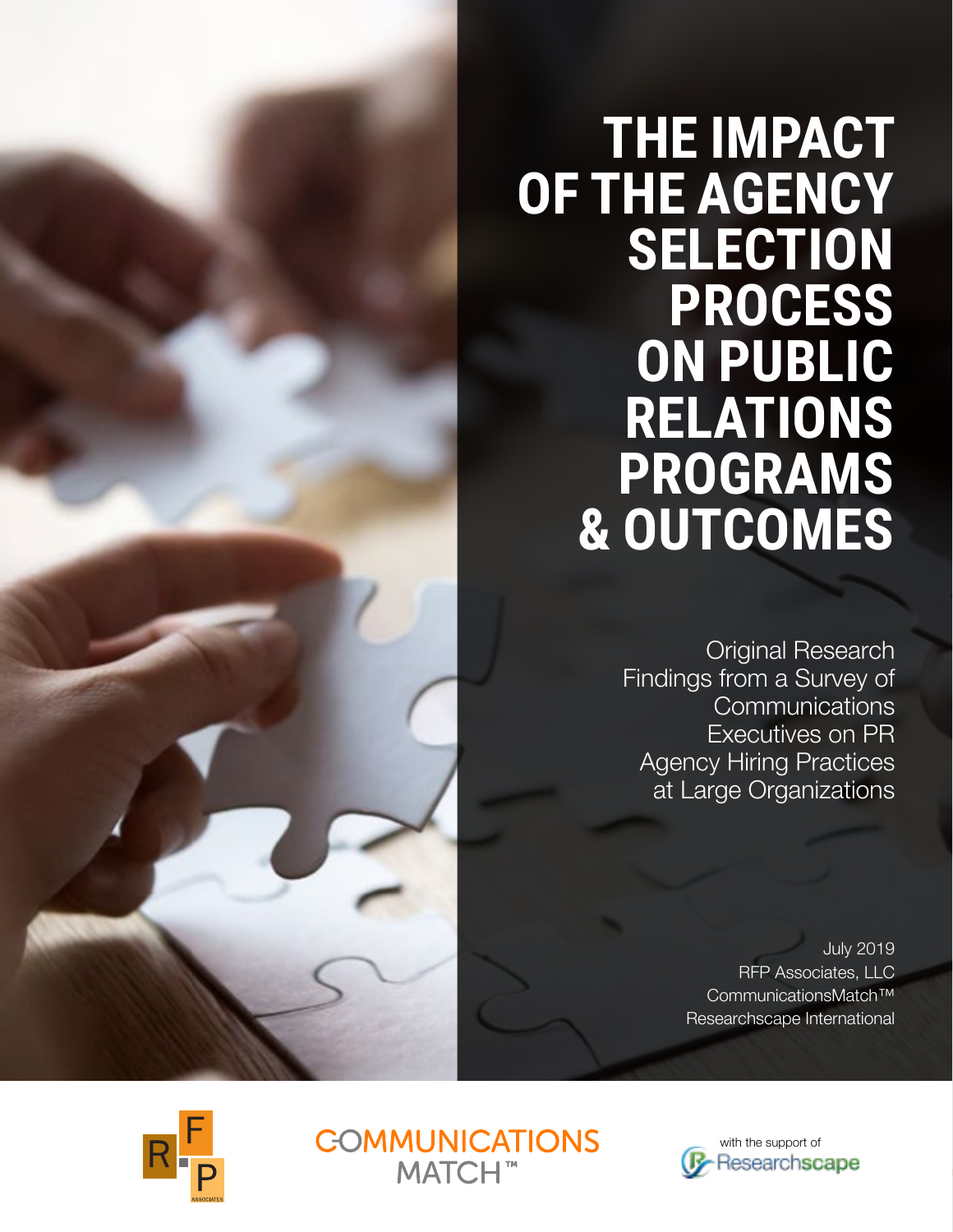# CONTENTS

| Communications Leaders Rely on Experience and                |  |
|--------------------------------------------------------------|--|
| Knowledge to Identify Limited Number of Agency Candidates 11 |  |
|                                                              |  |
| Clients Less Satisfied with Agencies with Highest Budgets 15 |  |
|                                                              |  |
| Communications/Marketing Background vs. Satisfaction  22     |  |
| Comprehensive RFP Process Results in Better Outcomes  24     |  |
|                                                              |  |
|                                                              |  |
|                                                              |  |
|                                                              |  |
|                                                              |  |
|                                                              |  |
|                                                              |  |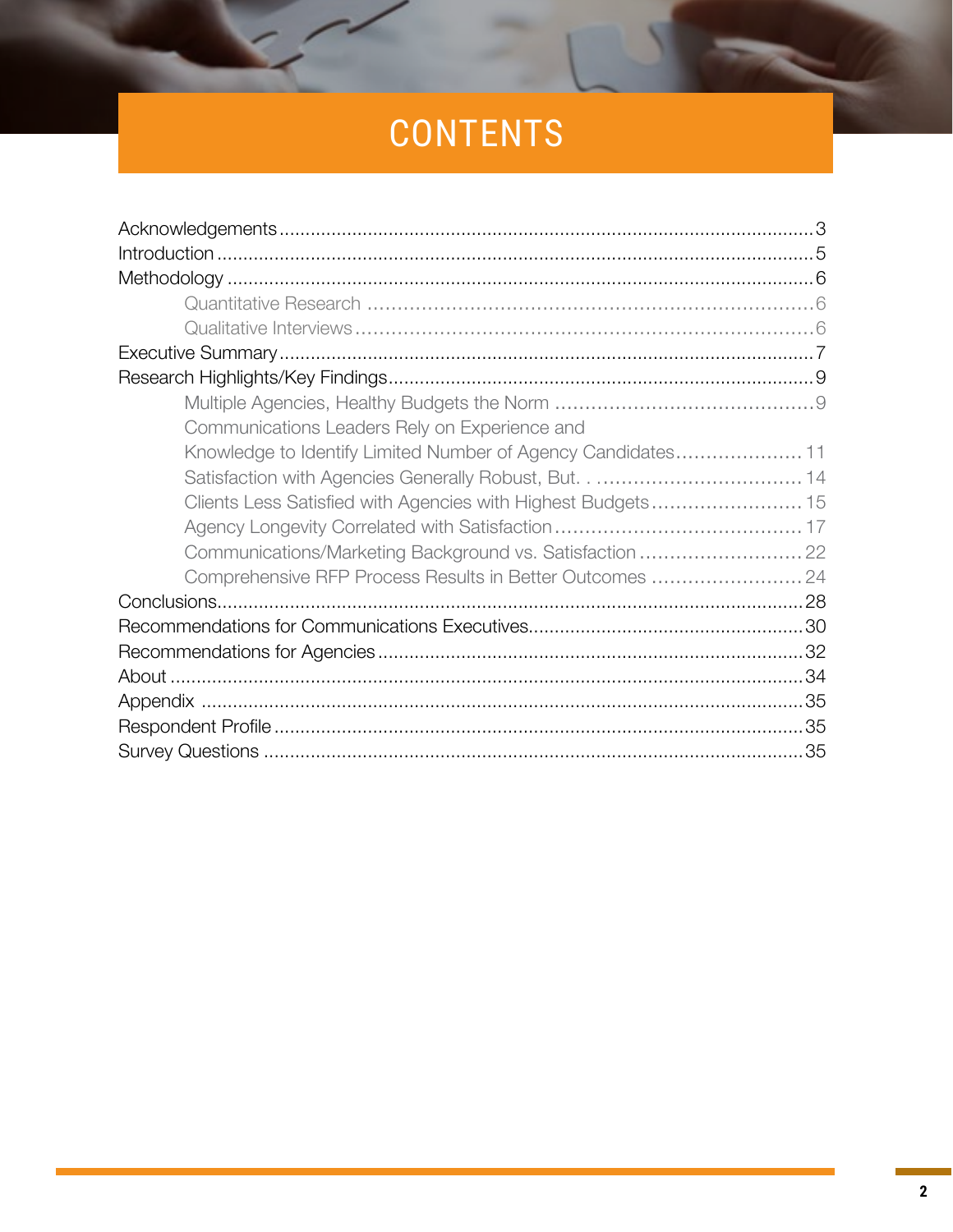### ACKNOWLEDGEMENTS

<span id="page-2-0"></span>The research presented in this report could not have been completed without the encouragement and support of a number of individuals and organizations. Chief among them were Researchscape International, Tina McCorkindale, Ph.D., APR, President and CEO of the Institute for Public Relations, and Jennifer Swint, Global President and Chief Client Officer of Porter Novelli.

As our partner on this project, and on crisis communications and opinion survey services offered through CommunicationsMatch, we would like to express our appreciation to the Researchscape team. Jeffrey Henning, Founder & CEO, Tony Cheevers, Head of Business Development and Lili O'Reilly's communications research expertise was invaluable in the development of the research and evaluation of its results. Researchscape's survey technology is a

powerful platform that made the process of executing the survey, cross-tabulating the findings and production of initial AIgenerated results reports and charts highly efficient.

The Institute for Public Relations (IPR), dedicated to the science beneath the art of public relations played a key role in this study. Two years ago, the Institute launched its Bridge Conference to encourage research and exchange between the worlds of professional practice and academic inquiry. Consistent with IPR's mission, we developed and implemented this research – specifically for presentation at the 2019 Bridge Conference – to provide insights into the process organizations use to hire public relations agencies. The questions in the quantitative survey were reviewed and edited by Dr. McCorkindale and Ms. Swint, whose guidance and perspective were invaluable.

We are also immensely grateful to the following individuals who supported this project through their counsel, outreach, and promotion.

- Susan Matthews Apgood, News Generation
- Jordan Appel, Research Associate, CommunicationsMatch
- Karla K. Gower, Ph.D., Director, The Plank Center for Leadership in Public Relations, University of Alabama
- Paul Holmes, Founder, The Holmes Report
- Sarah Jackson, Director of Communications, Institute for Public Relations
- Mitch Marovitz, Ph.D., APR, Fellow PRSA, Chair PR Program and Collegiate Professor, University of Maryland/Global Campus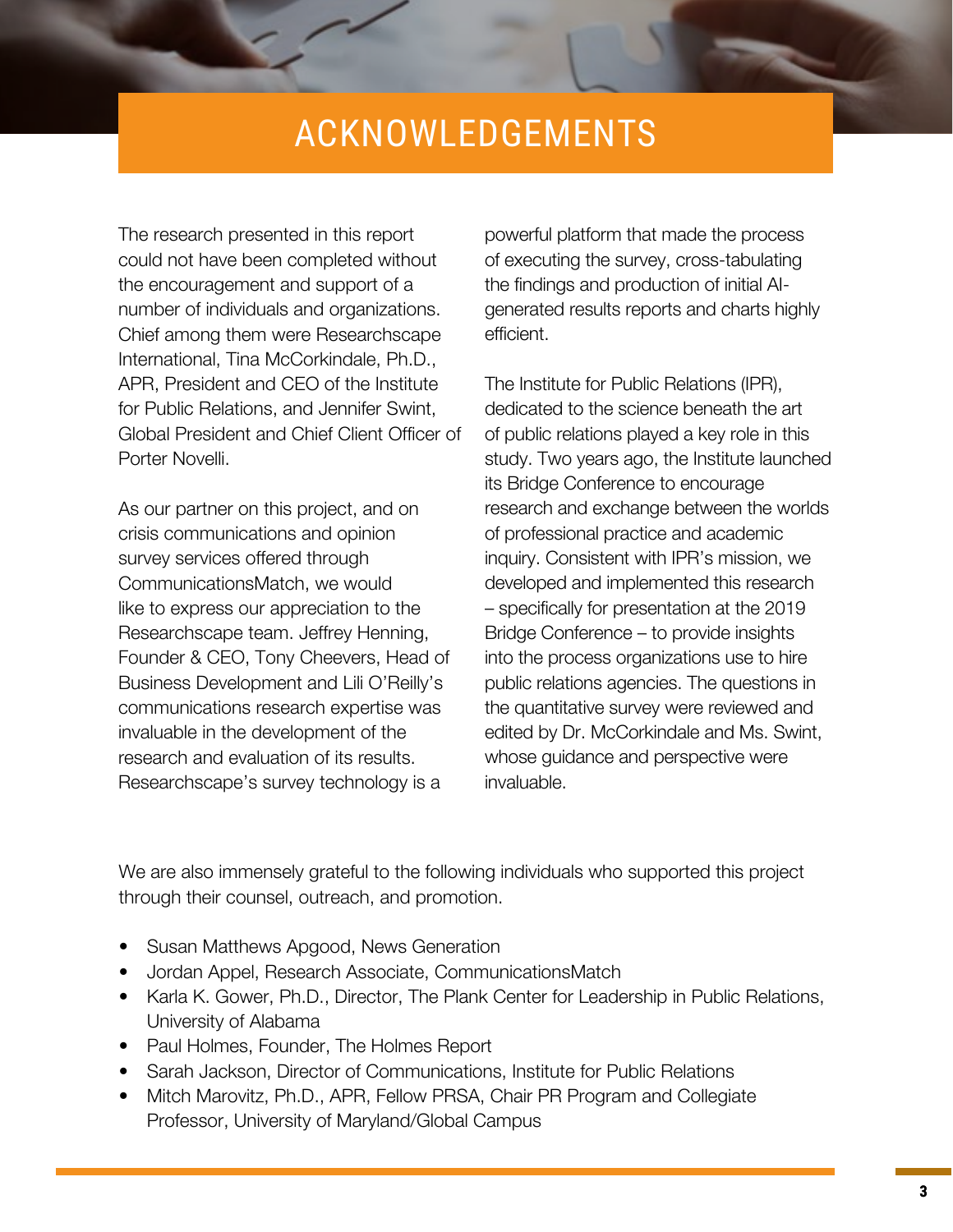- Judy Phair, APR, Fellow PRSA, President, PhairAdvantage Communications, LLC
- Danny Selnick, Business Consultant
- Sergei Samoilenko, Communications Faculty, George Mason University
- Fay Shapiro, Group Publisher, CommPro.biz
- Susan Whyte Simon, APR, Fellow PRSA, University of Maryland Department of **Communication**
- John O'Dwyer, Publisher, O'Dwyer's PR
- Kathleen Quilligan Sebastian, President, PRSA National Corporate Section
- Cylor Spaulding, Ph.D., Faculty Director and Assistant Professor of the Practice, Public Relations and Corporate Communications Program, Georgetown University School of Continuing Studies
- Kirk Stewart, Founder and CEO of KTStewart and Board Member of University of Southern California's School of Journalism.
- Alexa Tahan, Program Director, Marketing and Communications Master's Programs, Georgetown University School of Continuing Studies

Simon Erskine Locke, CommunicationsMatch™

Steve Drake, RFP Associates, LLC

Robert Utown

Robert Udowitz, RFP Associates, LLC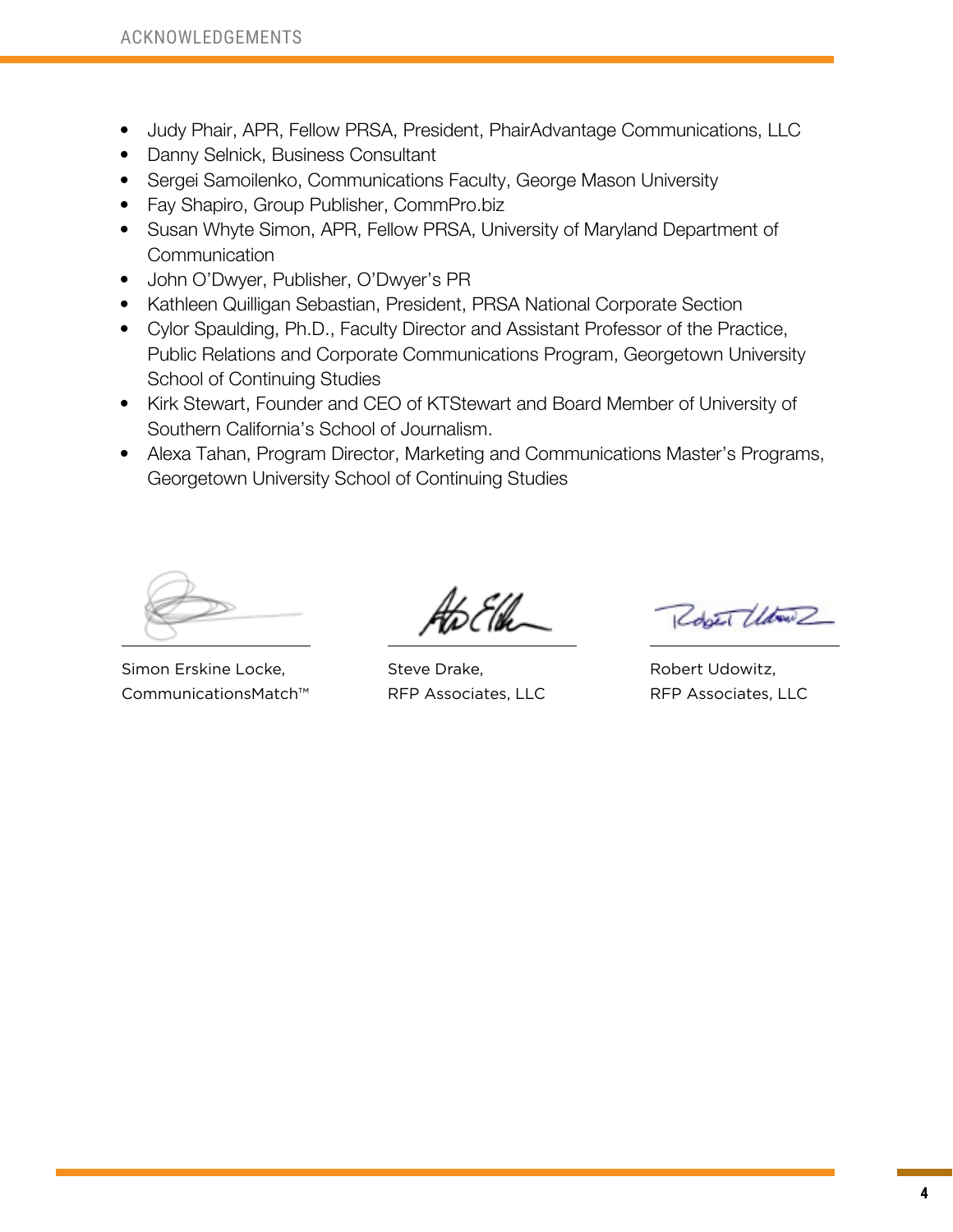### INTRODUCTION

<span id="page-4-0"></span>When a corporation or a major industry association/non-profit seeks to hire a senior communications executive with an annual compensation package of \$150,000 or more, the organization's human resources department springs into action. It may retain the services of an executive search firm to provide support and identify qualified candidates. It solicits and receives dozens of resumes. Interviews are scheduled, backgrounds are checked, finalists are selected, and interviews, with multiple members of senior management, are planned.

It's a process, as it should be. And it's comprehensive. After all, the organization wants to make sure it is offering the job to the very best candidate.

When that same organization seeks to retain the services of a public relations agency – one with which the organization might spend \$250,000, \$500,000, perhaps \$1 million or more per year – how, precisely, does it ensure that it's retaining the very best agency partner? Does it undertake a process similar to that used when it hires full-time employees, such as that senior communications executive?

In the spring of 2019 [CommunicationsMatch](http://www.communicationsmatch.com) and [RFP](http://www.rfpassociates.net)  [Associates](http://www.rfpassociates.net) partnered with Researchscape

[International](http://www.researchscape.com) to conduct a survey of chief communications officers and senior executives at Fortune 1000 corporations and large non-profit organizations, regarding their communications agency search and hiring practices.

Although companies worldwide spent an estimated \$15 billion in 2018 on public relations agency services, according to industry publication The Holmes Report, and while public relations trade publications for many years have conducted surveys and produced lists that rate and rank agencies, limited attention has been paid to the agency hiring process. Our goals for this research – which we believe is the first national survey of its kind – was to better understand how client organizations conduct agency searches, and to evaluate the relationship between the thoroughness of the agency hiring process and satisfaction with agencies and program outcomes.

The results offer valuable insights and lessons for client organizations looking to retain agencies, as well as for agencies themselves competing for the attention, and ultimately the hiring decision, of potential clients.

We welcome perspective, feedback and questions.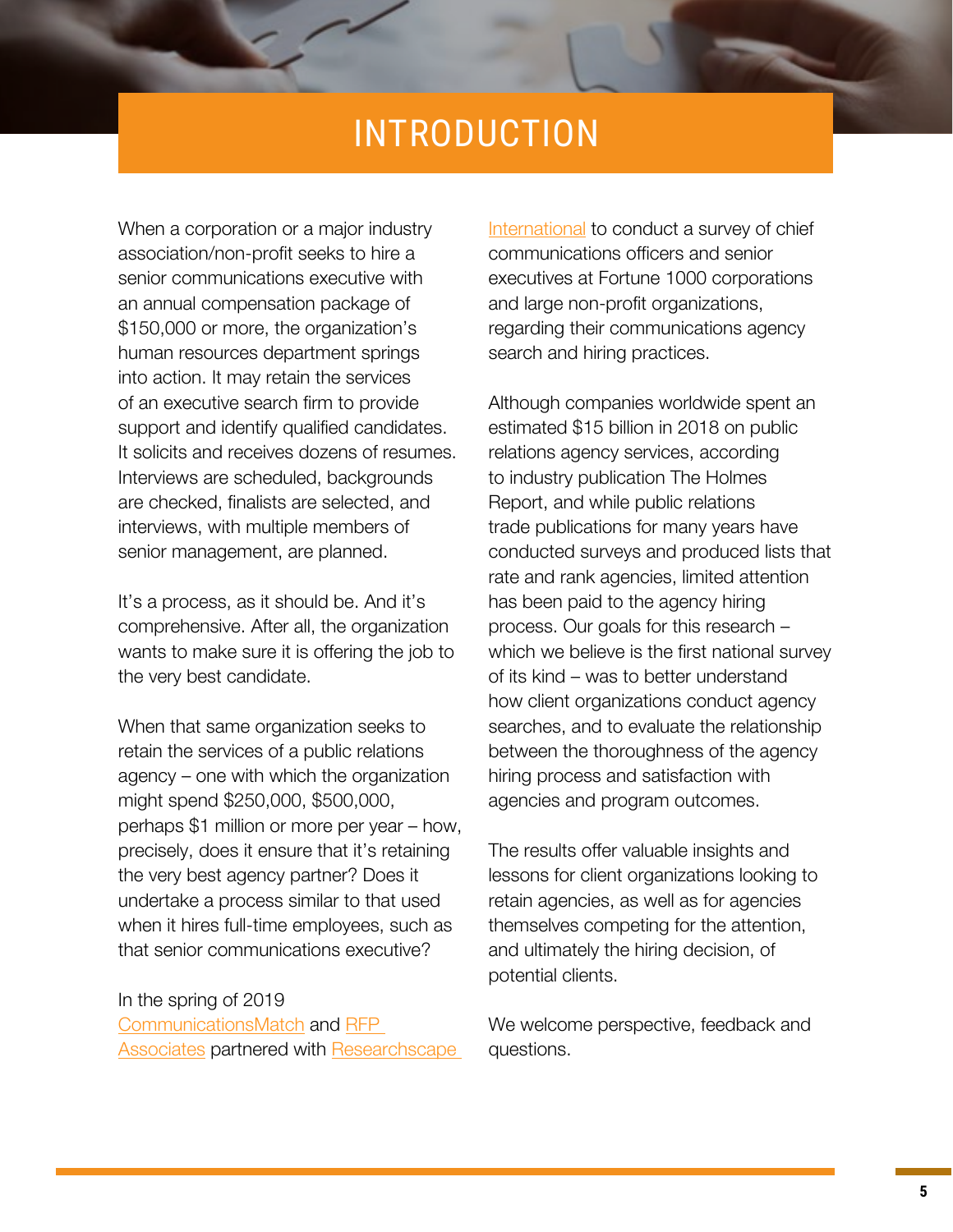# METHODOLOGY

#### <span id="page-5-0"></span>**Quantitative Research**

A 30-question online survey was developed by the authors of the study, with support from Tina McCorkindale at the Institute for Public Relations and Jennifer Swint at Porter Novelli (see acknowledgments). The online survey was distributed through web links to a targeted list of chief communications officers or their equivalents at 800 publicly traded corporations, large private companies, and non-profit trade associations. The survey was also promoted through online public relations media including The Holmes Report and CommPro.biz.

The survey was conducted using Researchscape's survey and results reporting technology. The survey was launched on February 25, 2019 and was live for six weeks. No financial incentives were provided to respondents, but those who participated were promised an advance copy of the findings. There were 89 respondents, which Researchscape indicated constituted a response rate that is typical and reliable for a similar survey of C-level executives at large, well-known brands.

Preliminary findings were shared at the Institute for Public Relations 2019 Bridge Conference on April 11, 2019, in Washington, D.C.

#### **Qualitative Interviews**

Additional follow up interviews/discussions were conducted after the close of the survey with five communications executives who had responded to the survey and invited the authors to contact them for additional discussion. The five represented industries including automotive, energy, transportation, medicine, and management and information consulting.

We asked additional questions about their search process, how candidate agencies were identified, how agency proposals were reviewed, the amount of time invested in agency selection, and more.

The perspective provided by these respondents was consistent with and a valuable supplement to the survey responses. The information gathered during the qualitative component of the research is woven into the Research Highlights/Key Findings section, within this report.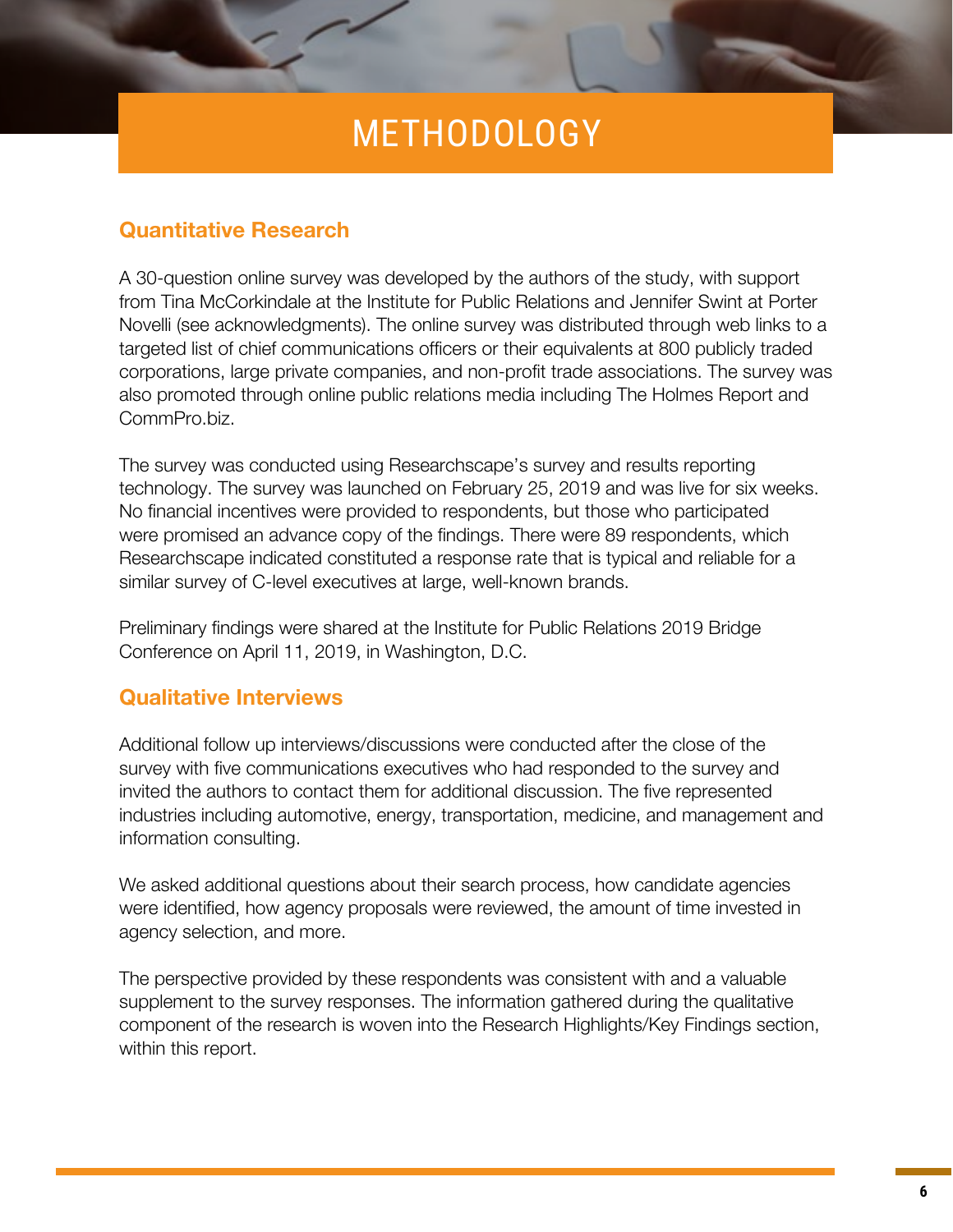## EXECUTIVE SUMMARY

<span id="page-6-0"></span>A key objective of this research was to determine the impact of the agency search process on PR or communications program outcomes reflected in satisfaction with hired agencies. We specifically wanted to provide communications and agency leaders research-based data to inform best practices for agency search.

The data reveals links between a thorough search process, client satisfaction and agency longevity. Although the majority of communications leaders at the large companies and organizations we surveyed rely on their experience and networks to find only two to five agency candidates in their searches, the importance of a comprehensive search process is not lost on them. Many acknowledged that identifying more candidates early on, and dedicating more time to the process overall, would be ideal.

Across the findings, a clear picture emerges of the value of a thorough search and hiring process to achieving desired outcomes and strong, long-lasting agency relationships.

While client organizations are using RFPs, partnering with other departments, identifying what we would consider a minimum number of candidates in the search process, and are generally satisfied with the way in which searches are conducted, at a minimum, the research points to opportunities to improve processes and outcomes.

It also highlights the significant gap between the approach taken when hiring employees and agencies, where the annual budget is often a multiple of that for an individual hire.

Following are key data points from the research – all of which are explained and analyzed in detail in the balance of this report:

- Around three-quarters of communications executives said they rely on their own knowledge, and two-thirds on the advice of peers when selecting initial agency candidates at the outset of a search:
	- 64% of clients identified two to five agency candidates during the selection process.
	- 67% relied on word of mouth or asking peers for agency recommendations.
	- Less than 15%, individually, referred to the trade media, online search engines, agency search platforms, professional societies, or agency search consultants as resources for finding an agency.
- Client satisfaction with agencies is robust overall, but there are issues: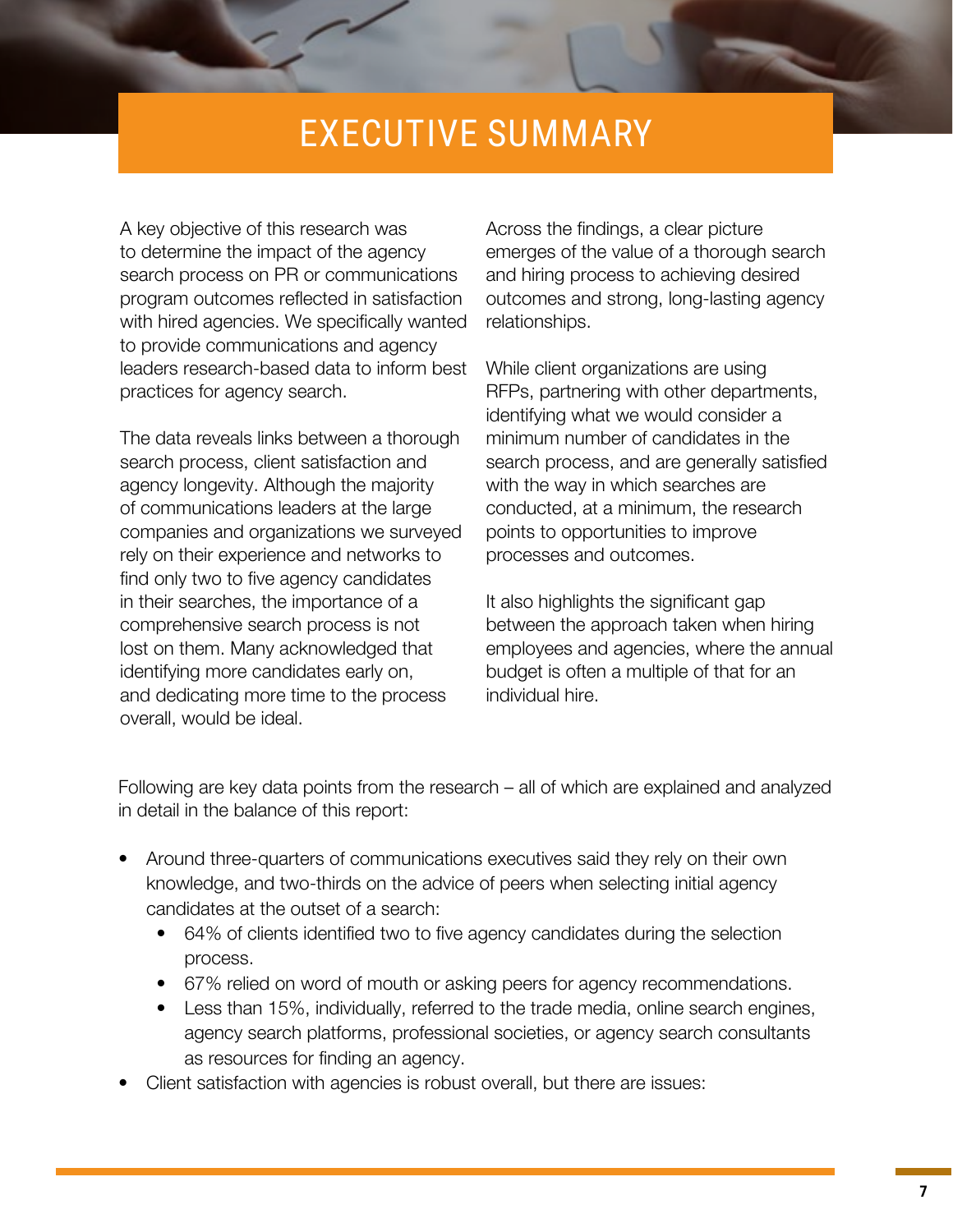- 65% indicated they were "very" or "completely" satisfied with their primary agency.
- Respondents were less satisfied with particular components of the agency working relationship, including proactivity, account coordination, quality, staff turnover, meeting objectives, and meeting budget expectations and deadlines.
- Clients were also less satisfied with agencies with higher budgets, with 50% "moderately," "slightly," or "not at all" satisfied with agencies paid more than \$1 million annually.
- Agency turnover is an issue, while longevity is tied to client satisfaction:
	- Communications executives reported that among their most significant agency relationships, 30% were more than four years; 30% were three to four years; 27% were one to two years; and 14% were for less than a year.
	- When satisfaction is high, relationships are longer.
- Three-quarters of clients report being satisfied with their agency search process overall, but are less satisfied with specific components of the process:
	- About 65% indicated "We did a good job and have a great agency partner."
	- Consistently, a significant number of respondents (around 40% or more) said they were only "moderately" or "slightly" satisfied with time spent conducting the search, their RFP process, and agency candidates' ability to distinguish themselves from their competition.
	- Communications executives with public relations agency experience were less satisfied overall with their agency search process, including the number of candidate agencies examined, the method used to shortlist candidates, and the qualifications of the shortlisted agency candidates.
- A better and more comprehensive search process leads to better outcomes:
	- The research highlighted the benefits of a thorough agency search process including higher agency satisfaction – a proxy for PR/communications program performance – better results, and longevity.
	- Two-thirds of respondents (64%) used RFPs in their search process.
	- Nearly all (about 80%) of respondents said they include "Goals and Objectives" and "Scope of Work" in their RFPs.
	- However, budgets were shared in only about half of the RFPs (54%), slightly more than half shared selection criteria, and less than 30% provided proprietary or confidential information – which could be considered useful, even essential, to well-considered responses.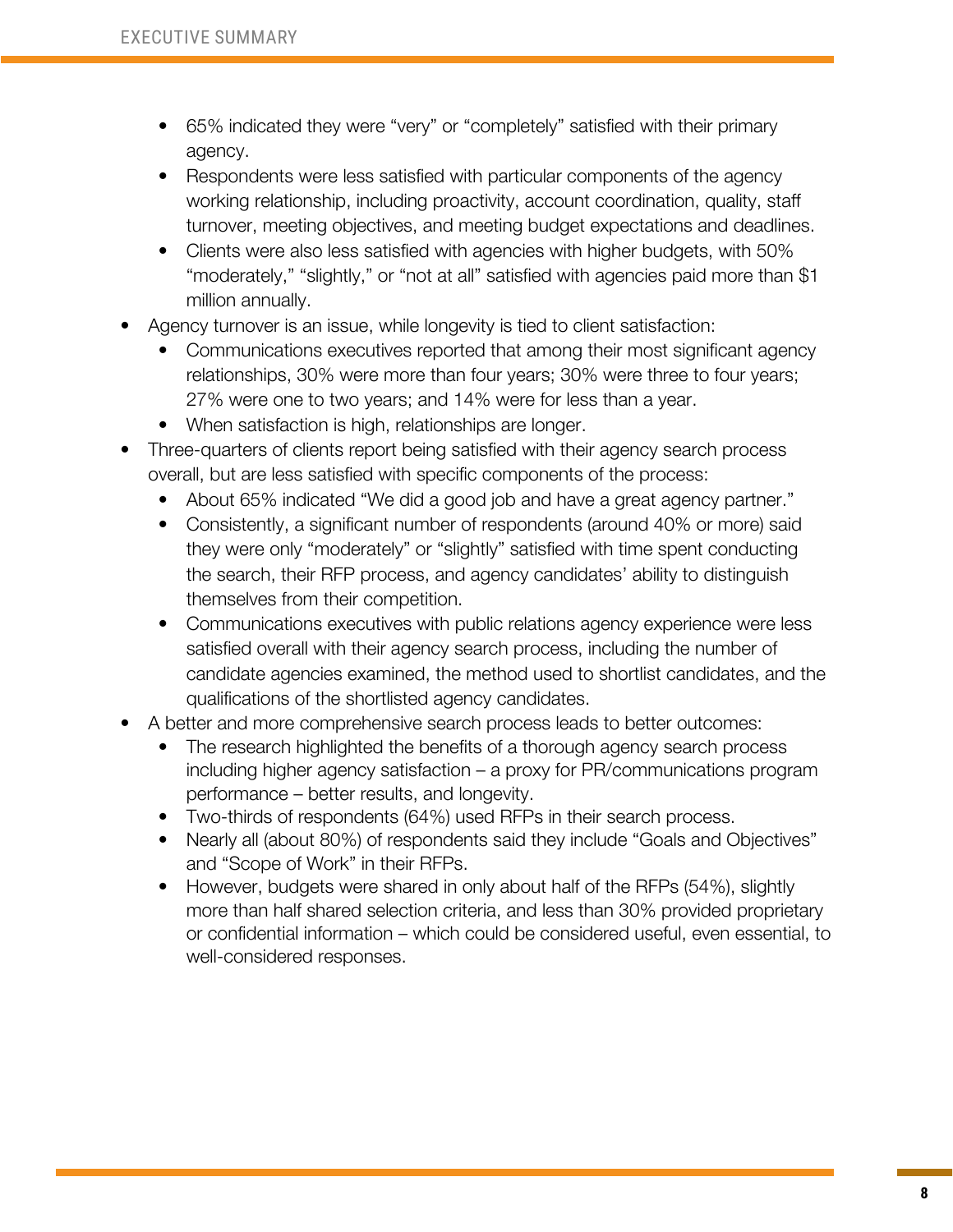## <span id="page-8-0"></span>RESEARCH HIGHLIGHTS/KEY FINDINGS

The results provide insights into the agency hiring process and offer valuable takeaways for clients (the corporations and non-profit organizations which responded to the survey) as well as the agencies that compete for their business.

#### **Multiple Agencies, Healthy Budgets the Norm**

Half of the respondents said they rely on three or more agencies to support their communications efforts. A quarter of respondents indicated they are investing more than \$1 million with the agency where they have the most significant relationship.



Number of Agencies Worked with in the Past 12 Months

Most respondents indicated they were investing substantial resources with their public relations firms, with 15% spending between \$500,000 and \$1 million annually, almost 20% between \$250,000 and \$500,000, and nearly 25% between \$100,000 and \$250,000 per year.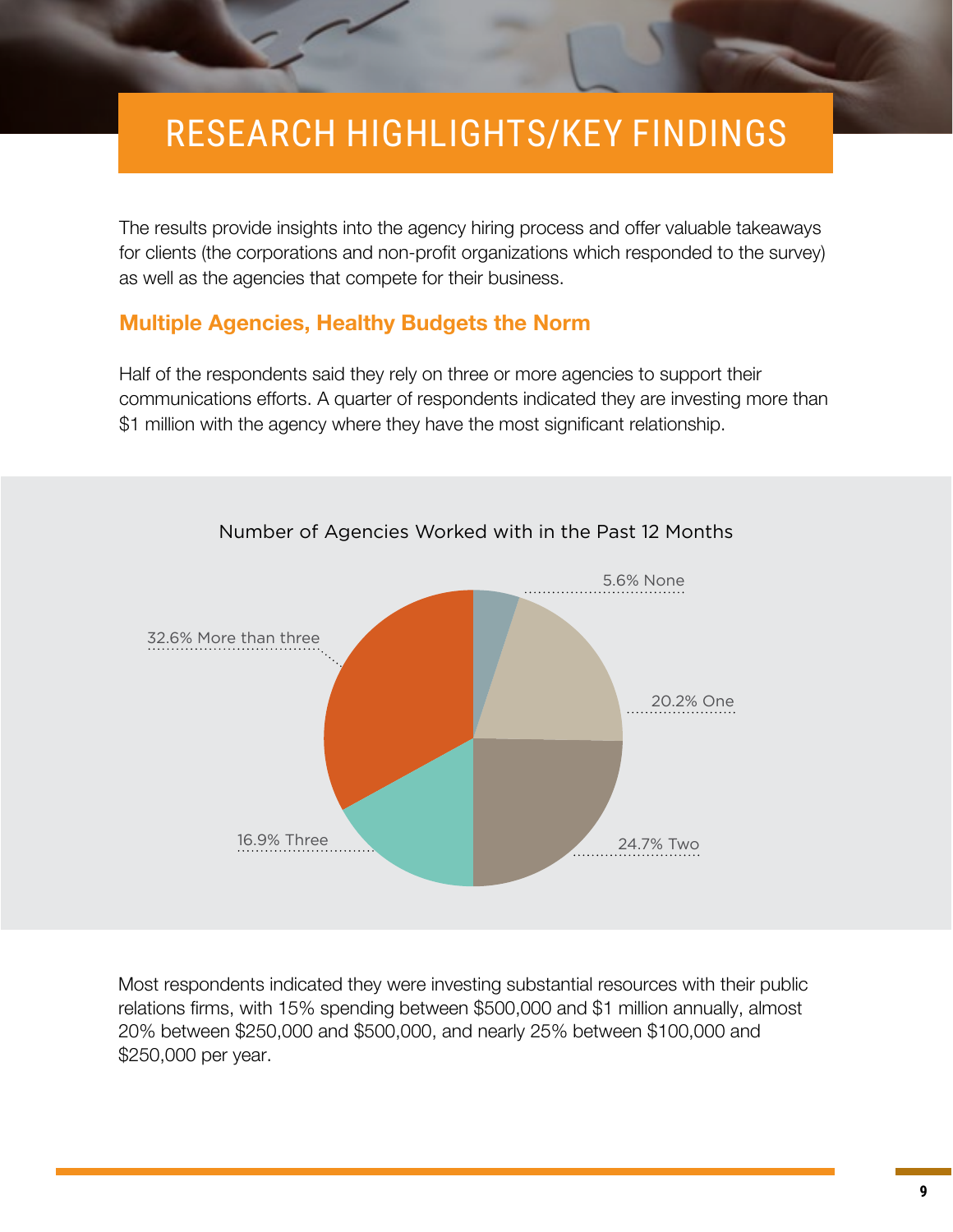

#### **Qualitative Interviews**

Respondents indicated a strong reliance on their primary agencies, which were paid more than \$1 million. At the same time, they suggested they were "harder" on their primary agencies:



"We use X agency because we need scale. But we do have less satisfaction with agencies we pay more. You tend to pay more money and a premium for access to senior most people."

"I'll keep agency X because we need their scale but I won't look hard to expand work with that firm, because I'd rather tap boutique firms – true subject matter experts/firms in what they do."

"Most important for us is a small, independent firm that deals in the policy world and is exceptionally good at what they do."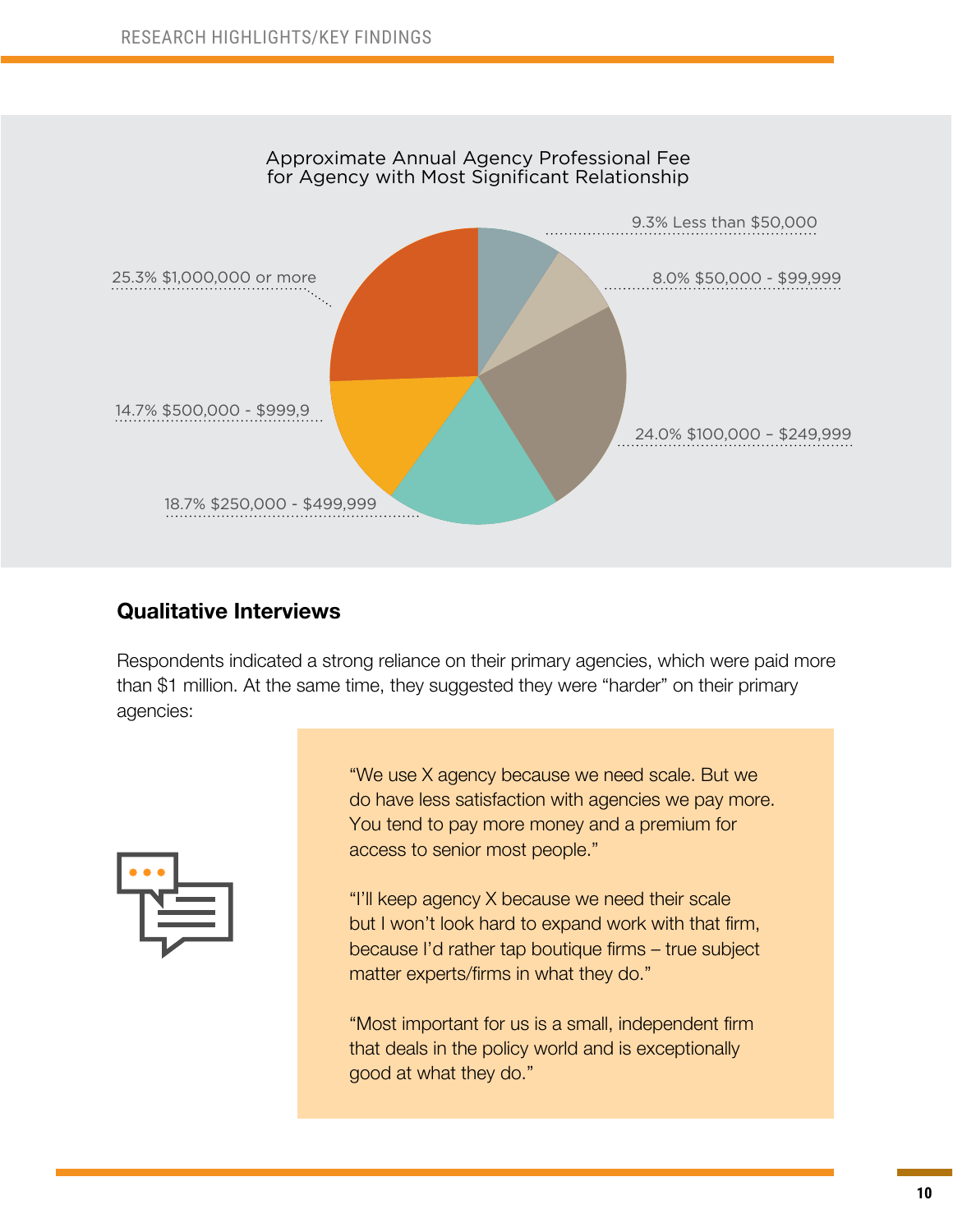#### <span id="page-10-0"></span>**Analysis**

- Agency new business opportunities are strong. The research indicated that most large organizations – corporations or non-profits – retain more than one agency, with many hiring three or more. And agency budgets are healthy, with a quarter of respondents saying they spend more than \$1 million with their primary agency.
- While the industry has speculated on the decline of the agency of record (AOR), the research shows the continued importance of "primary" agencies of the size and scale required to deliver many traditional PR services in the U.S. and abroad (25% of respondents said they use a single agency for global reach). It also highlights the key role of specialty firms based on industry/sector expertise or regional knowledge to fulfill specific needs.

#### **Communications Leaders Rely on Experience and Knowledge to Identify Limited Number of Agency Candidates**

More than seven out of ten senior corporate or marketing communications leaders said they rely on their experience and industry knowledge, and nearly two-thirds on "word of mouth," to find agency candidates at the beginning of a search. The research showed the reliance on experience and word-of-mouth far outweighs the use of other potential resources to identify agencies, including drawing upon industry association resources or using agency search professionals.



#### How Companies Find Agencies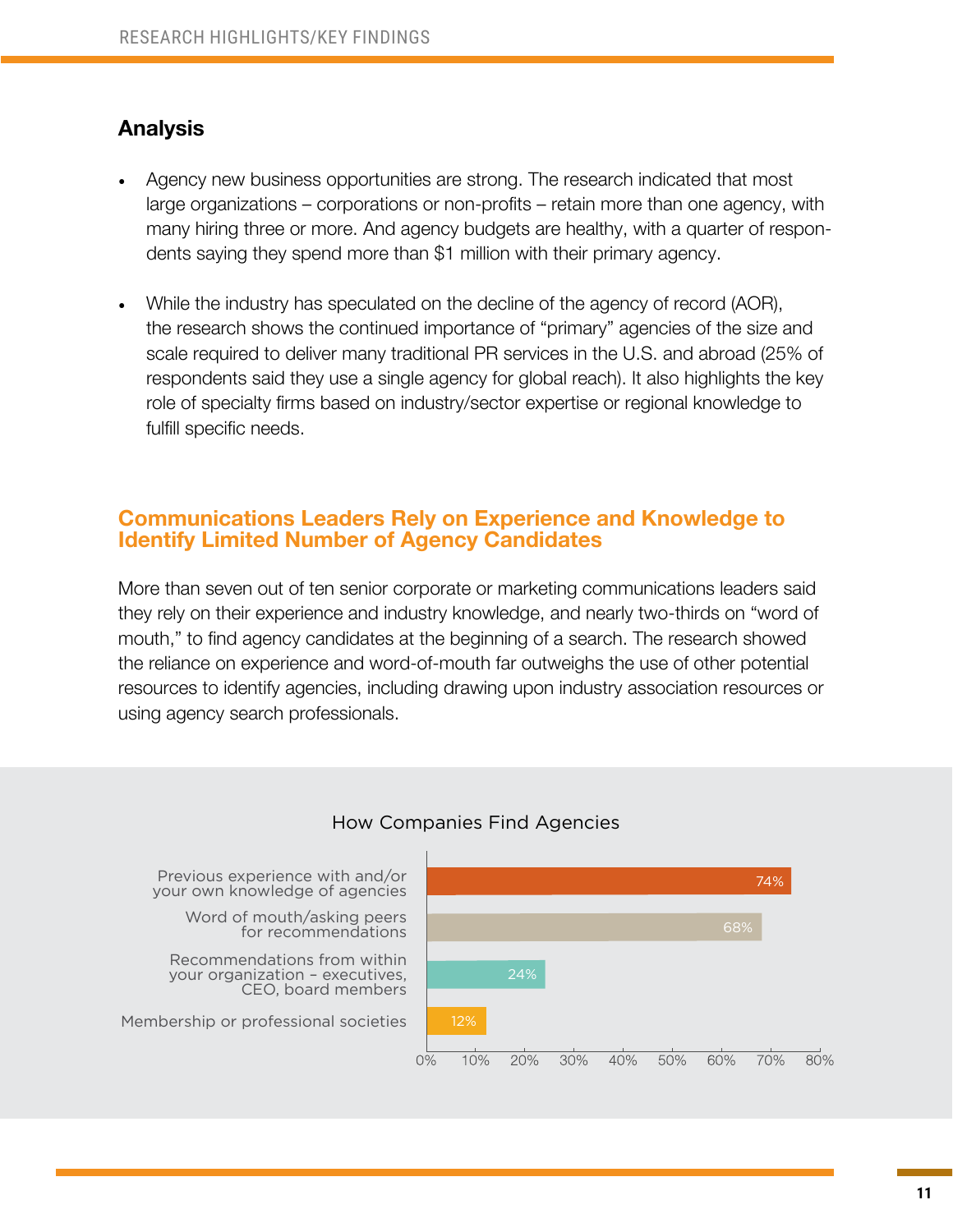But they tend to identify a limited number of agency candidates. Two-thirds (64%) of senior communications executives said they begin public relations agency searches with between just two and five initial candidate agencies.





#### **Qualitative Interviews**

Respondents suggested that specialized, boutique firms are highly valued and shared their perspective on how they identify agencies:



"We make sure our folks are tuned into new things happening in our industry and rely on professional networks and word of mouth."

"For local issues we will sometimes hire an agency for a particular project, if the agency we have doesn't have a presence in the market and won't know the local landscape."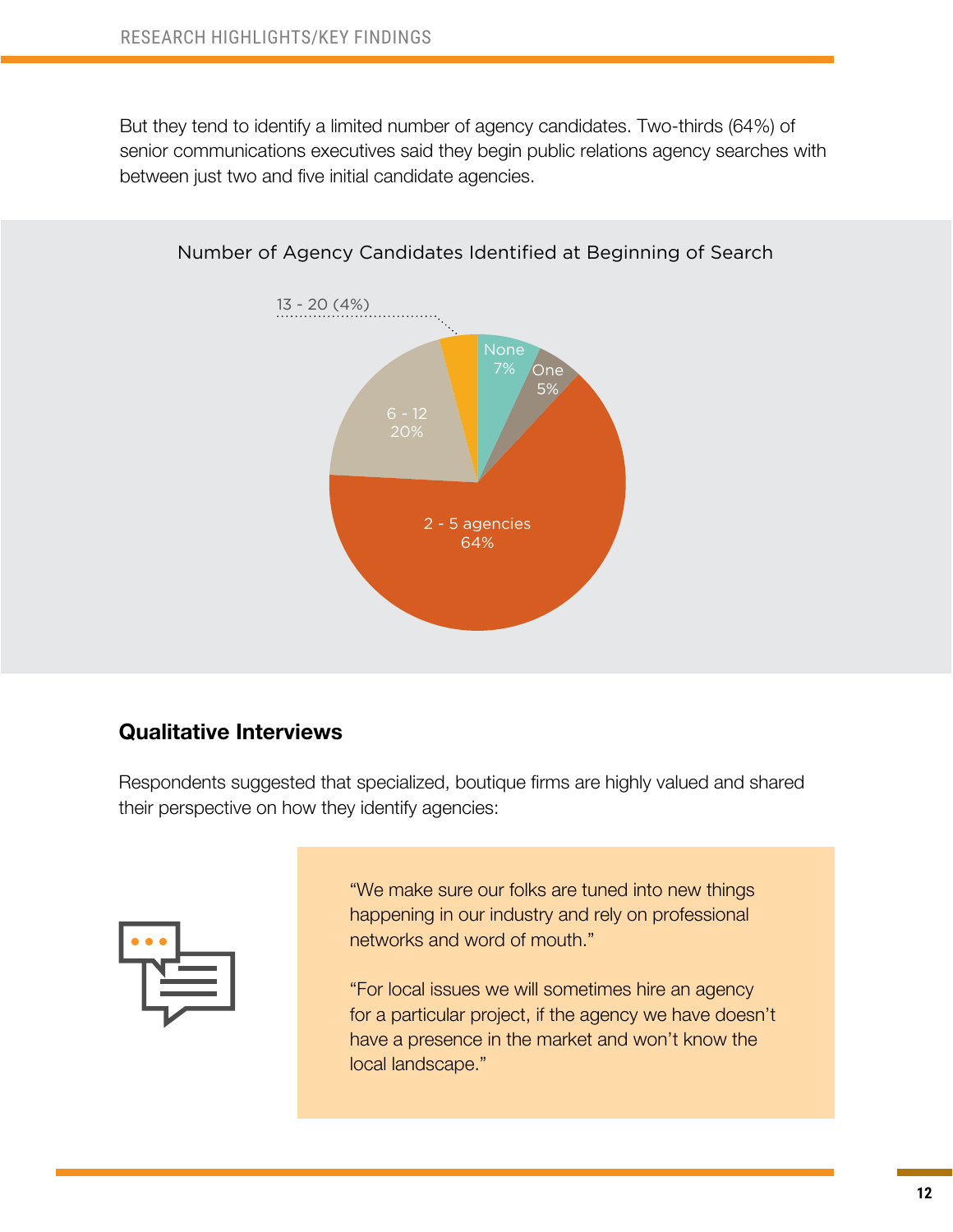"I will have some people on the team interview people from different agencies to get a feel for their work and have them show us examples of their work because I don't want to waste their time."

"…I will review about 2-3 at most."

"I put in a fair amount of time hiring a firm. I figure I make a handful of calls, meet with them, and put in about 10-20 hours maximum."



#### **Analysis**

- Agency search tools are available to help companies broaden the pool of qualified agencies. CommunicationsMatch enables client organizations to generate shortlists from more than 5,000 agencies and professionals by industry and communications expertise, location and size, as well as designations and diversity, quickly and efficiently. Trade and association directories also offer search options. The bottom line - clients need only carve out a small amount of time to identify a broader selection of qualified candidates to meet minimum standards of due diligence or procurement requirements.
- In the selection process for agencies it's clear that communications leaders rely on their own experience or that of their network to identify a limited number of agencies they believe are qualified for their needs.
- Drawing upon experience and peer recommendations to select a very limited number of candidate agencies is clearly not a coincidence, but by reducing the pool of candidate agencies, communications leaders are likely missing out on the benefits of a more encompassing and rigorous search process.
- In fact (as detailed in the next section), survey respondents note the process would be better if they included more agencies and give the process more time. Since most expressed overall satisfaction with their search process, it seems as though a "good enough" path to hiring agencies is the norm.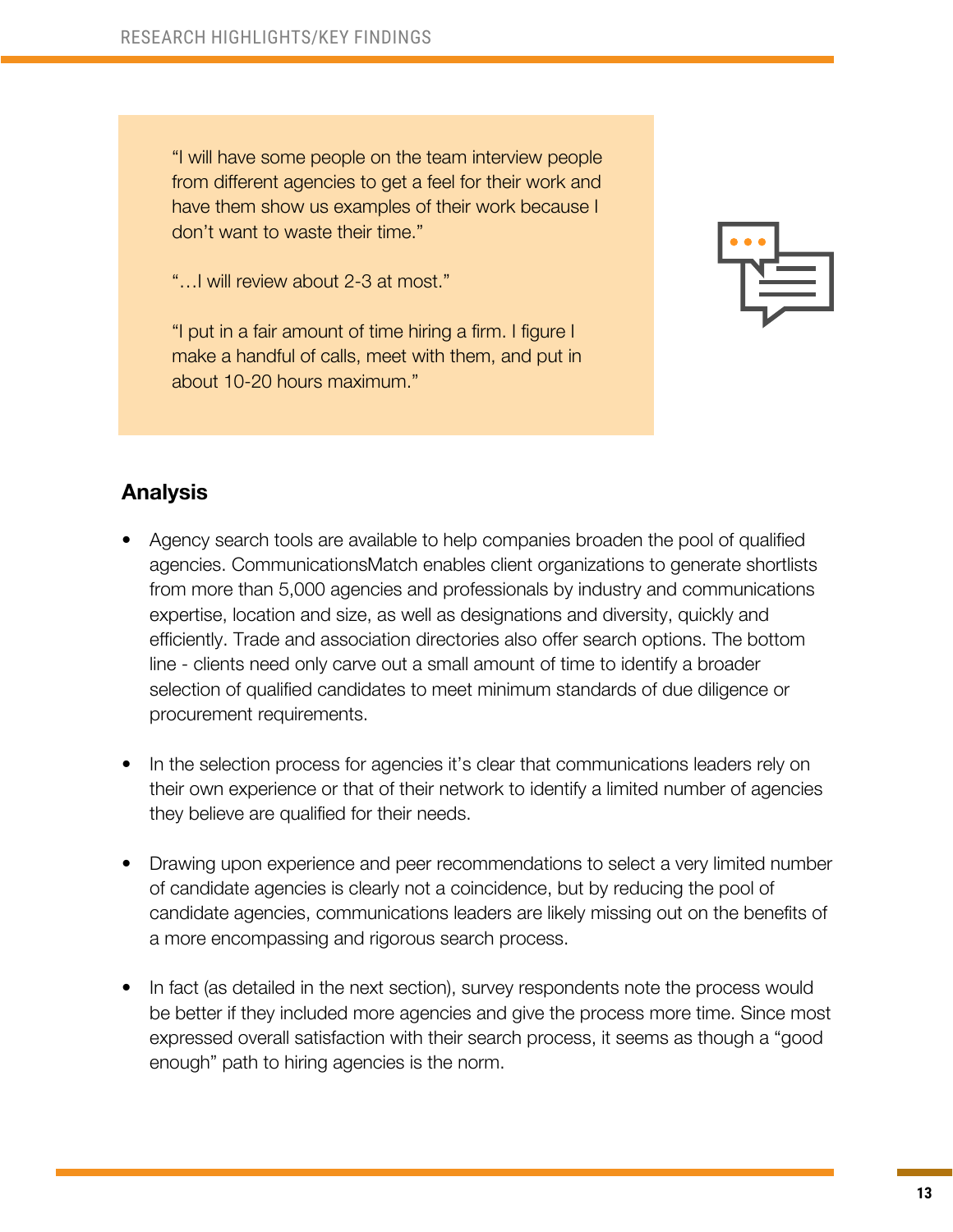#### <span id="page-13-0"></span>**Satisfaction with Agencies Generally Robust, But. . .**

The survey shows a high level of overall satisfaction with agencies, but that is not the end of the story. When we asked about satisfaction with specific aspects of agency relationships important to client companies, we consistently saw around 40% of respondents only moderately or slightly satisfied with agencies' performance.



#### Overall Agency Satisfaction

Satisfaction with agency proactivity, account coordination, quality, staff turnover, meeting objectives, meeting budget and deadlines were all issues of concern for communications executives. Seven in ten respondents were moderately or less satisfied with agency proactivity and 44% with agency's meeting objectives.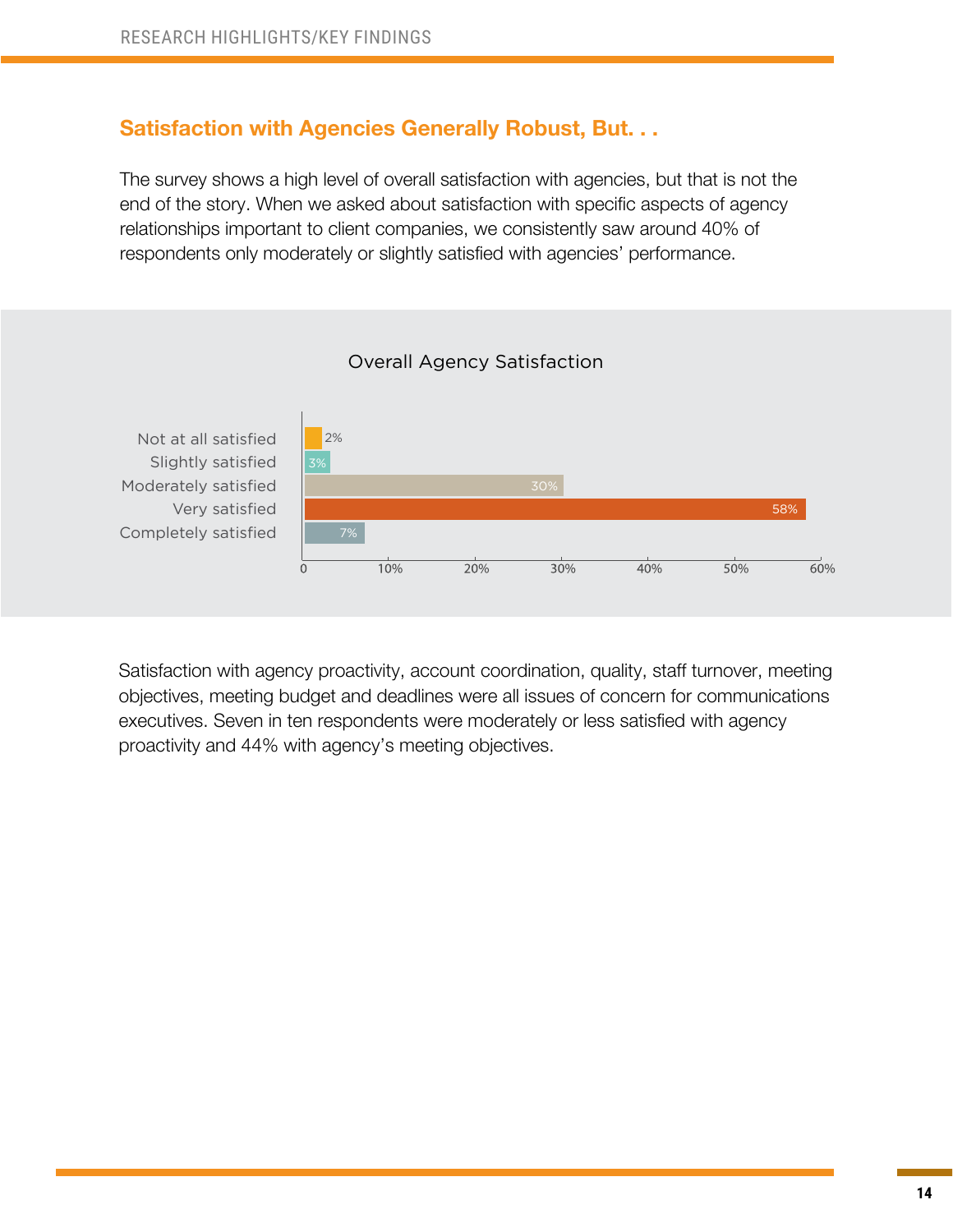<span id="page-14-0"></span>

#### Agency Satisfaction vs. Priorities

#### **Clients Less Satisfied with Agencies with Highest Budgets**

A notable finding from the research is that satisfaction with larger agencies with budgets in excess of \$1 million tended to be lower overall than with agencies where the budget was between \$500,000 and \$1 million.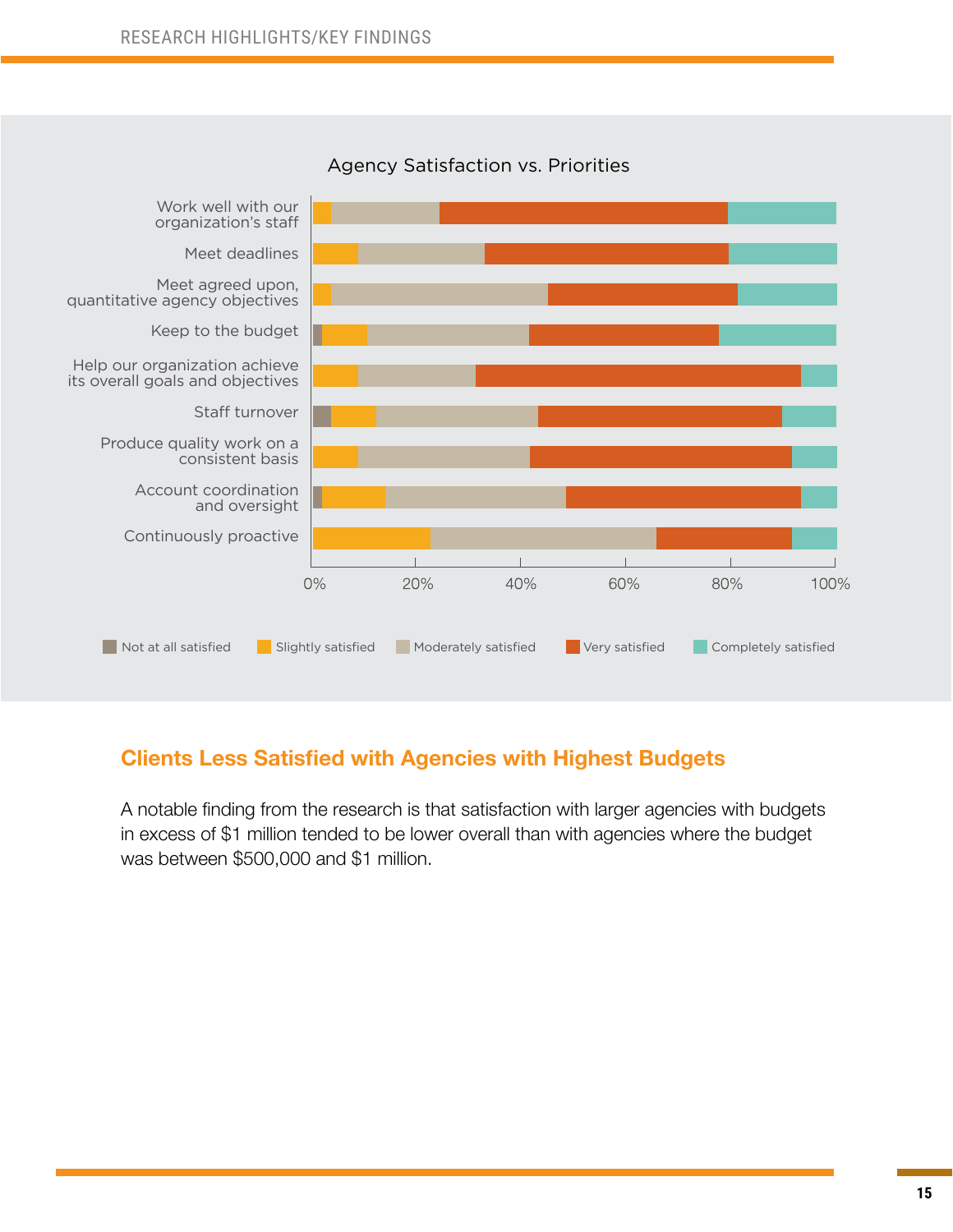

Where agency budgets are less than \$500,000, the research shows the highest level of satisfaction in the \$250,000 to \$500,000 range.

#### **Analysis**

- While agencies overall enjoy high marks from clients nearly two-thirds of respondents said they were "completely" or "very" satisfied with their primary agency – communications executives' views were clearly not as sanguine regarding more specific measures of agency performance and responsiveness. Some of the lowest satisfaction ratings were offered by clients of agencies that were spending \$1 million or more annually.
- The middling agency satisfaction scores for performance and responsiveness cannot all be traced back to the selection of a particular agency by a client, as a lot goes into a client-agency relationship after a hiring decision has been made. But they should offer lessons and merit further consideration to both communications executives and agencies seeking (or winning) their business.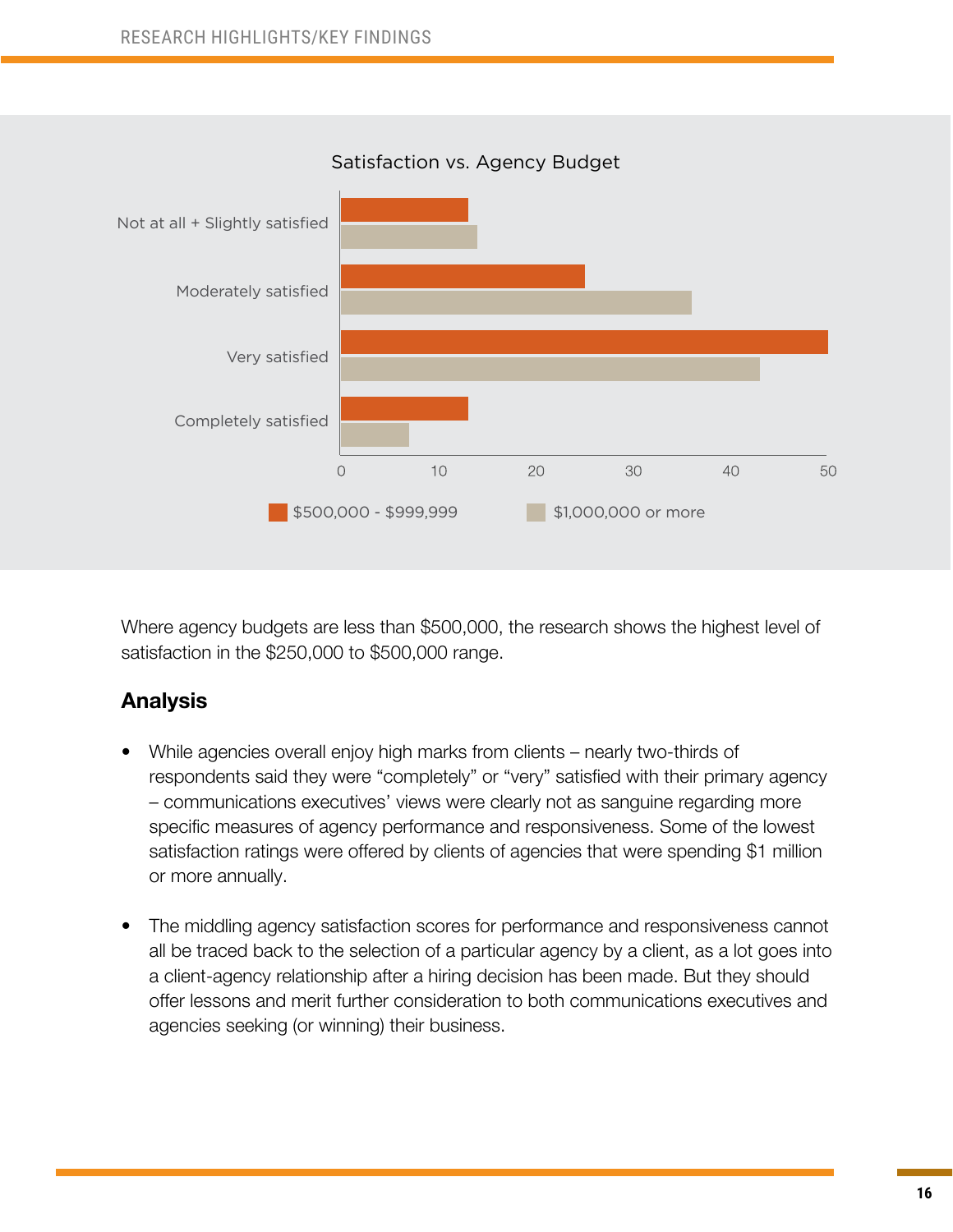#### <span id="page-16-0"></span>**Agency Longevity Correlated with Satisfaction**

The data show a correlation between agency satisfaction and the length of relationships. Perhaps not surprisingly, where agency relationships were four years or longer, clients tended to be highly satisfied.

It should give pause that only 30% of primary agency relationships were reported to be four years or longer in length. The 70% of relationships reported to be three years old or less underscore both the high level of agency turnover in the industry and demand for agencies with new skillsets.



How long has the agency with your most significant relationship provided services to your organization?

Satisfaction is clearly tied to delivering promised results, effective engagement with clients, and managing against budgets. As the following chart illustrates, satisfaction is correlated with longevity. The highest number of clients who reported being very satisfied were those where relationships were four years or longer. Far lower numbers of those with longer relationships were only moderately satisfied with agencies. Lower levels of satisfaction (not satisfied or slight satisfaction) were more often associated with shorter term relationships. The chart reveals half of those hired within a year were slightly satisfied and the other half very satisfied. This underscores the idea – reinforced by other data in the study - that the hiring process as currently practiced is a bit of a lottery.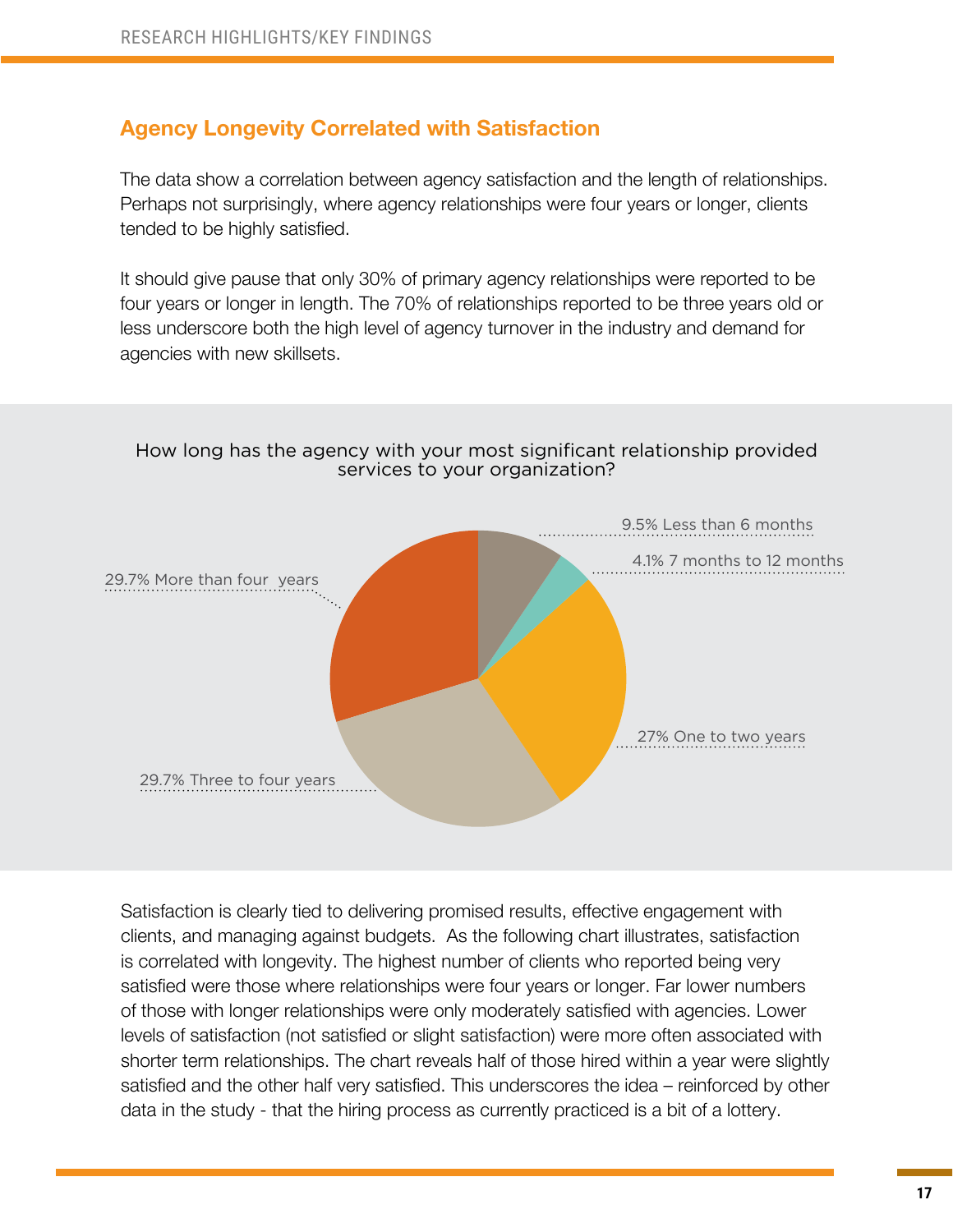

Longevity vs. Agency Satisfaction

#### **Analysis**

- When an agency may get off to a rocky start, the research indicates there's a commitment to improving relationships. There's another potential way to look at this. When shortcuts are taken in the hiring proces, client and agency expectations may not be aligned, requiring work by both parties once the relationship has been established to get on the same page.
- It should not be a surprise that satisfaction is correlated with agency longevity. Clients satisfied with their agency relationships are likely to continue working with them. Those who are dissatisfied are likely to make changes.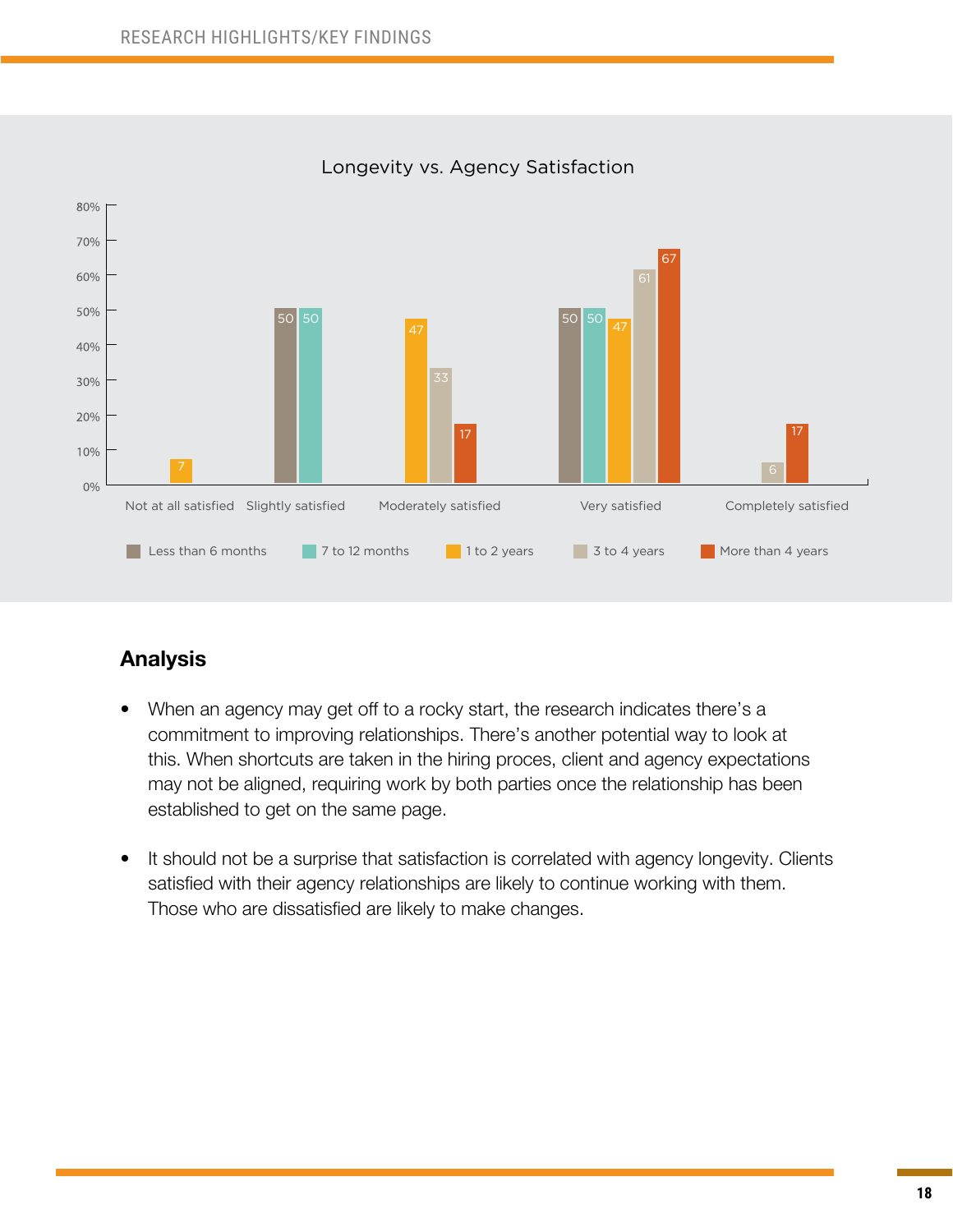#### **Clients Satisfied with the Search Process Overall, Less So with Specific Components**

When respondents were asked to rate their satisfaction with the agency search process they gave themselves high ratings – three-quarters were very or completely satisfied.



Overall assessment of agency selection and search process

But, as with overall satisfaction, when respondents were asked to evaluate specific components of the search process, many acknowledged that neither the time allocated for the search nor the number of agencies identified in the selection process were sufficient.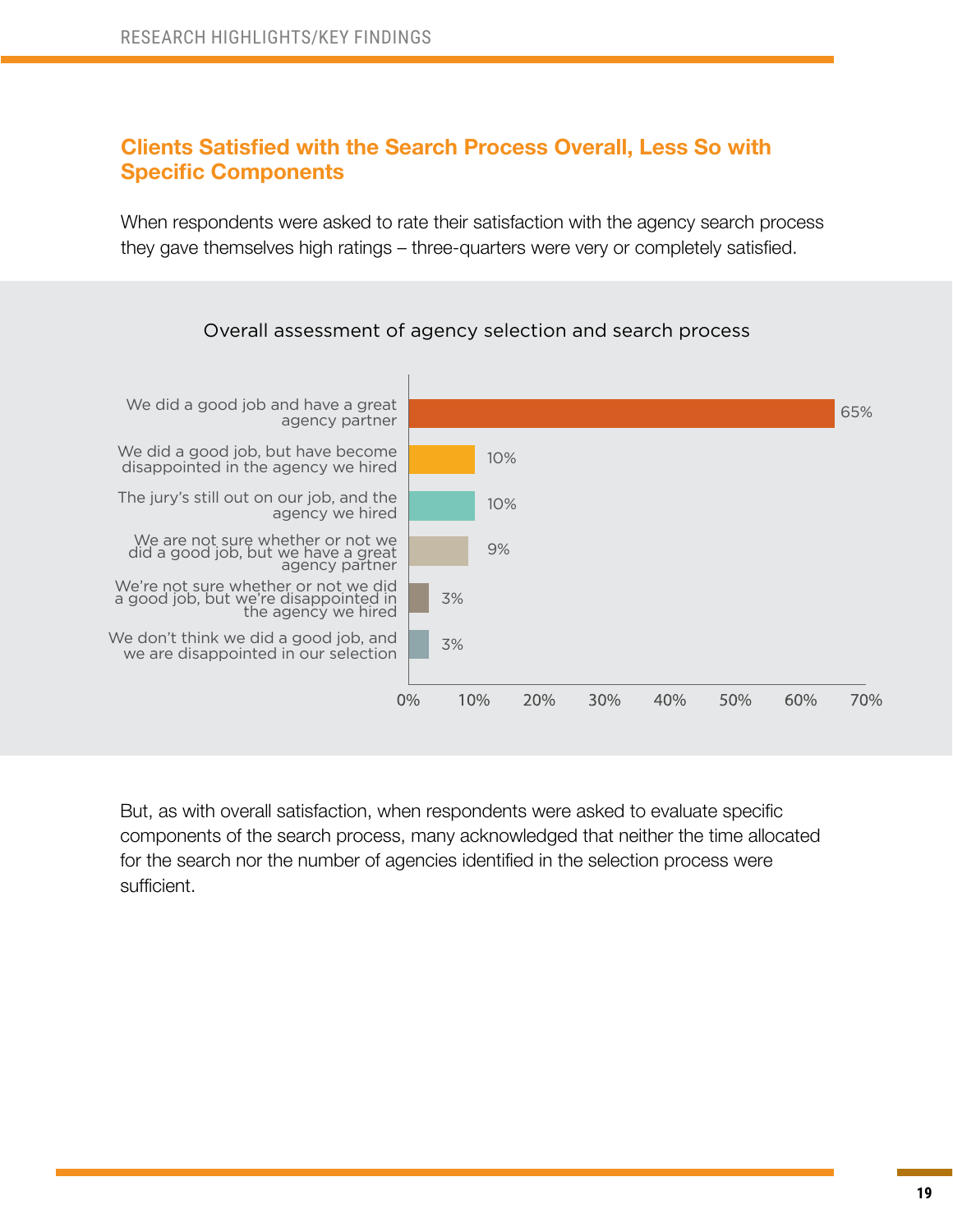

Satisfaction with components of the search process

Significant numbers of respondents reported shortcomings on the part of agencies in their responses to RFPs, noting that agency proposals and presentations are often seen as boilerplate, agencies seem to be "upselling" during the process, and agencies fall short on their response to the scope of work and program goals, budgets, and staffing requirements.

#### **Qualitative Interviews**

Interviewees identified agencies in a variety of ways. Typically this included relying on their staff and their professional peers outside their organization for recommendations:



"Conflicts play some factors when I look for a firm. But I find that so many firms are consolidated under holding companies, so I don't worry about conflicts. However, my AOR (agency of record) would never work for a competitor."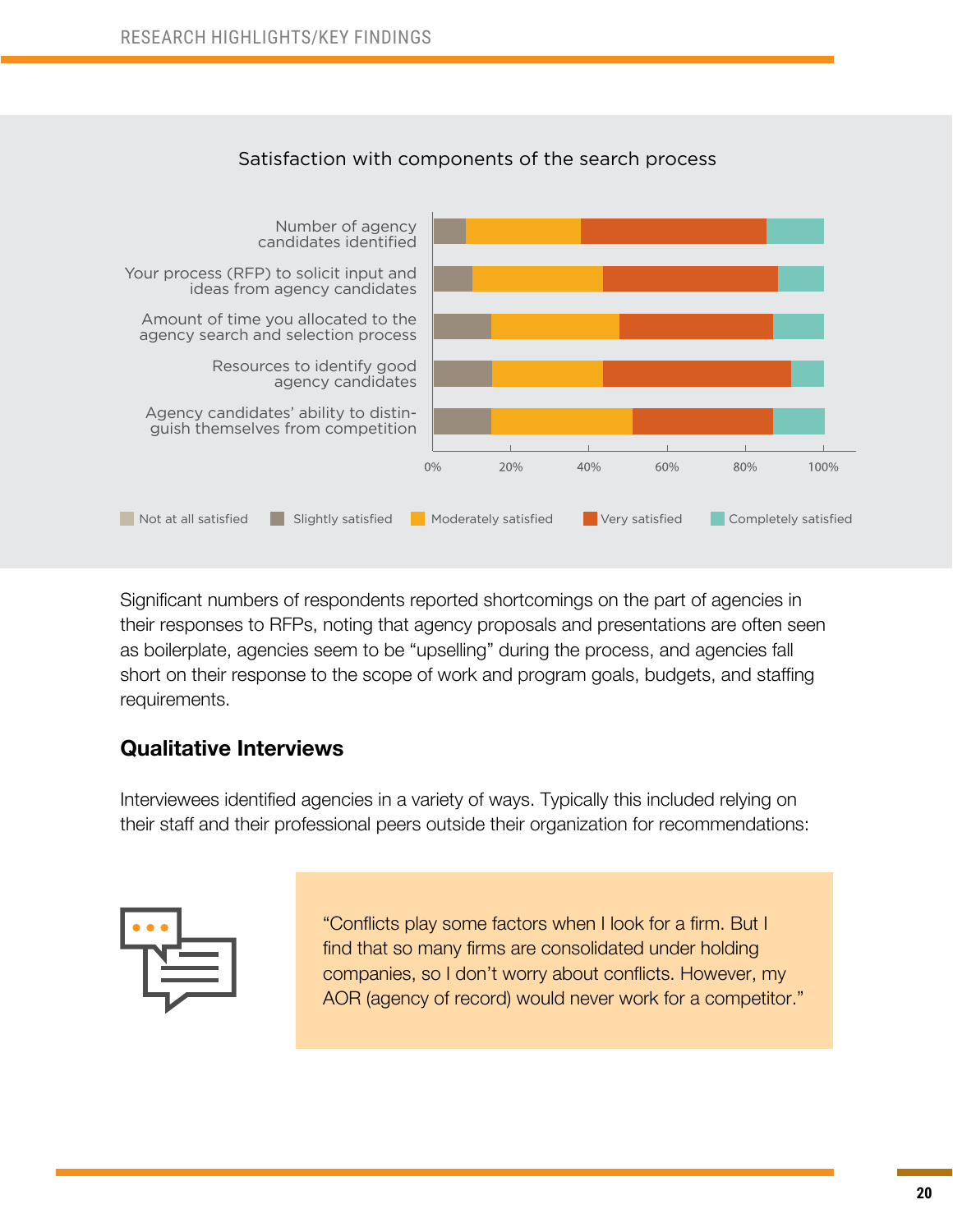

"The proliferation of smaller firms has been extraordinarily good. Someone left a big firm and started their own. These budding new, smaller agencies will give you less cookiecutter for your need. I would be open to trying new agencies. But I still need that field of various firms."

"Sometimes you just need a larger firm for arms and legs. But the larger firms are always after the next piece of business – either from us or from a potential competitor."

#### **Analysis**

- As was the case with client satisfaction with agency performance, most respondents indicated they were satisfied overall with the process they used to search for, evaluate and ultimately hire their primary agency. But more than one-third expressed some degree of uncertainty in their selection process and the chosen agency. Respondents' self-criticism seems to suggest a desire to implement a better process and clearer parameters in agency search and hiring.
- The recognition that including more agency candidates in the search process and taking more time would be better, highlights a gap between existing search processes and "best practices". Drawing upon personal experience and anecdotal evidence, it's clear that time and capacity are a significant constraint for communications leaders that result in a less than ideal search processes.
- Best practices include conducting a comprehensive search to identify qualified agencies and the allocation of internal resources or use of external agency search consultants as well as tools to support a thorough process to shortlist and select agencies.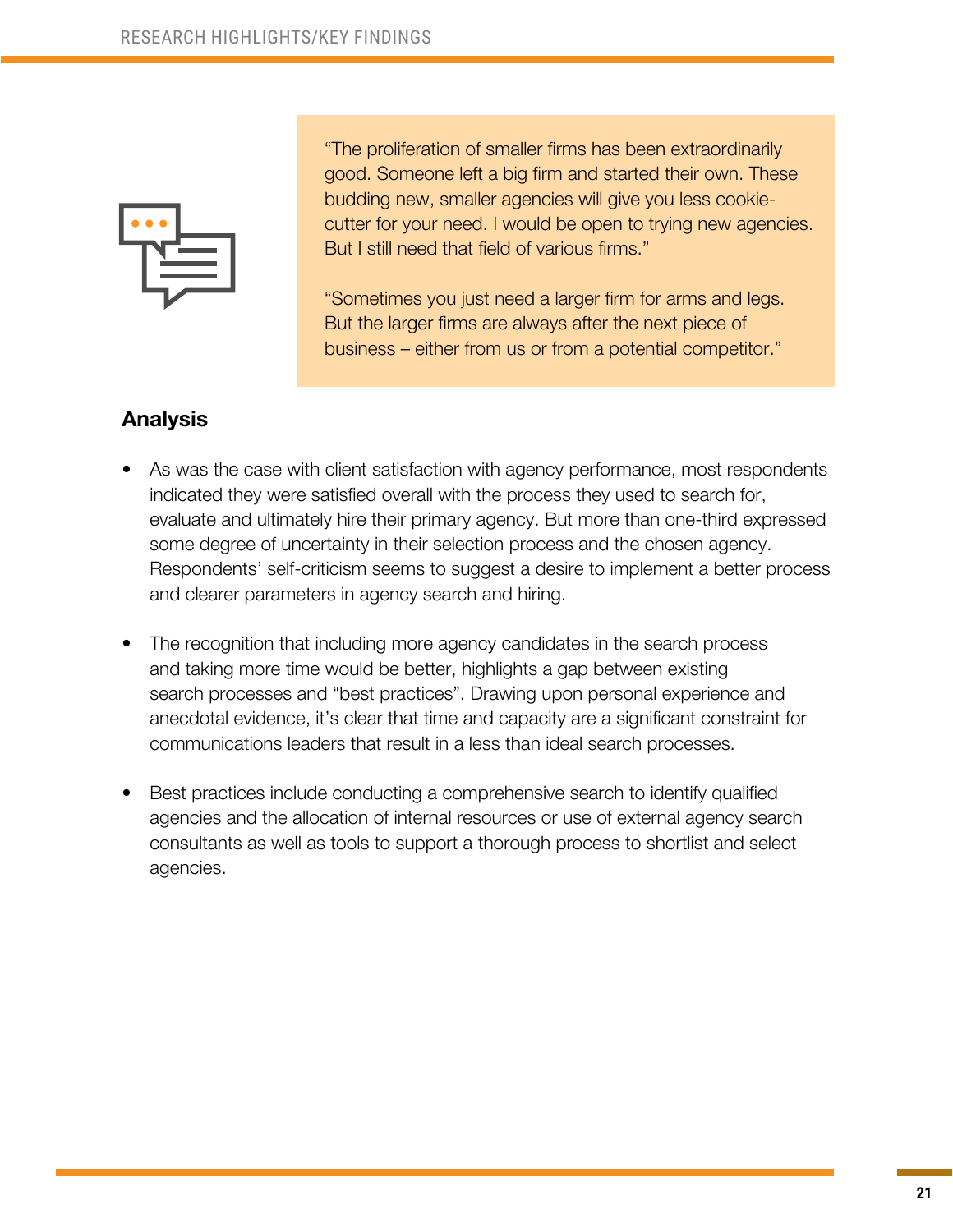#### <span id="page-21-0"></span>**Communications/Marketing Background vs. Satisfaction**

A point worth noting, because it stood out strongly across a range of questions, was the significant difference in responses when we looked at the data by department name, e.g. "corporate communications/public relations" (and related names) versus "marketing and communications" departments. There were also clear differences between those who had worked for PR agencies versus those who had not.

Leaders of "marketing and communications" departments reported being less satisfied with their agencies, and tend to change agencies more frequently, than their corporate communications counterparts.



In terms of satisfaction with the agency search and selection process, communications executives with prior public relations agency experience consistently indicated lower satisfaction than their peers without agency backgrounds on such measures as available resources to identify agency candidates, the number of agency candidates identified, the method to shortlist candidates, and the qualifications of shortlisted agency candidates.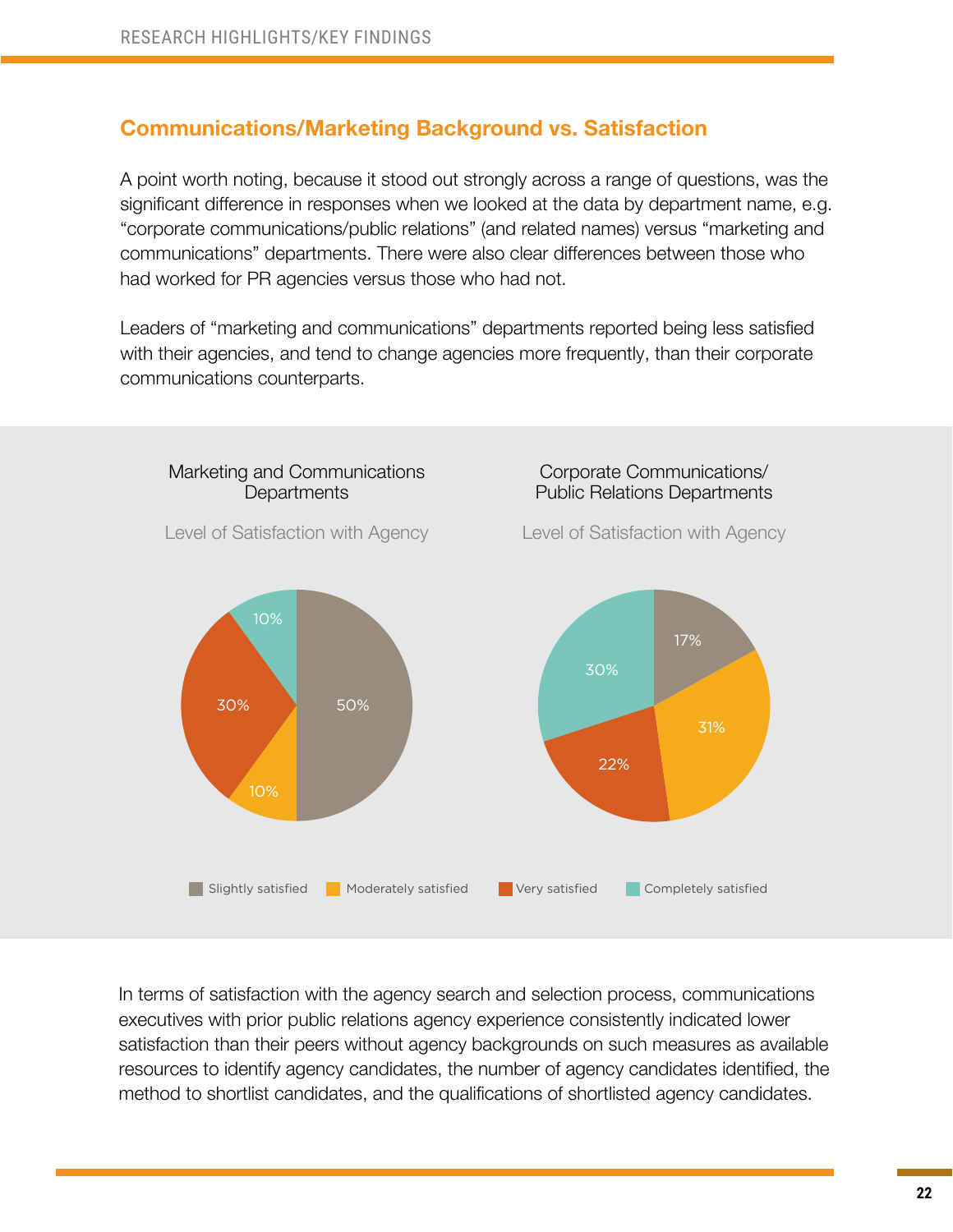

Satisfaction as Influenced by Agency Experience vs. None

Percentage of Respondents Completely or Very Satisfied

#### **Analysis**

- The background of communicators, whether marketing or PR, clearly makes a difference in how agencies are evaluated and their perceived success.
- The expertise and experience of communicators impacts the agency search process, expectations and potential longevity of the relationships.
- While we would not want to take this too far, the data suggests that leaders coming from a marketing background or who have a broader scope than a corporate communications department are less satisfied with agencies and more likely to change them.
- Communications executives with PR agency experience tend to be more demanding of agencies and of themselves when it comes to selecting agencies.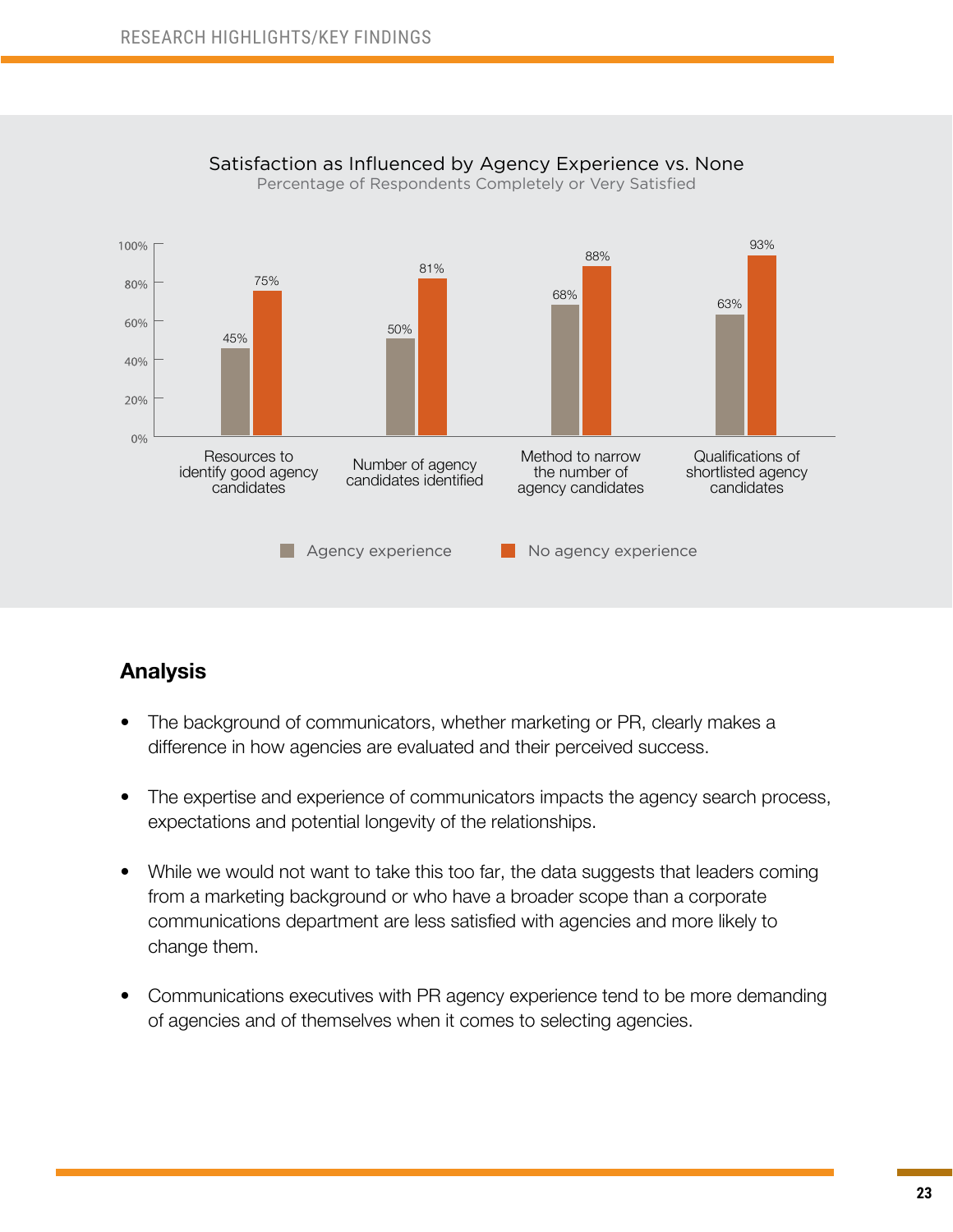#### <span id="page-23-0"></span>**Comprehensive RFP Process Results in Better Outcomes**

The research indicated that the more thorough the search process and the more a communications executive employs what can be considered agency search "best practices," the greater likelihood of satisfaction with the agency selected.



Satisfaction vs. Thoroughness of Search Process

Significant majorities of communications executives indicated they were "very satisfied" or "completely satisfied" with the selected agency when they held a bidders call/meeting with all candidates, conducted in-person interviews with agency candidates, and utilized a formal RFP process.

That two-thirds of those surveyed used an RFP as part of the hiring process, underscores its value and efficiency as a tool to evaluate and shortlist agencies. And while it's assumed that agencies would rather win business without an RFP, it is clearly seen as important by respondents.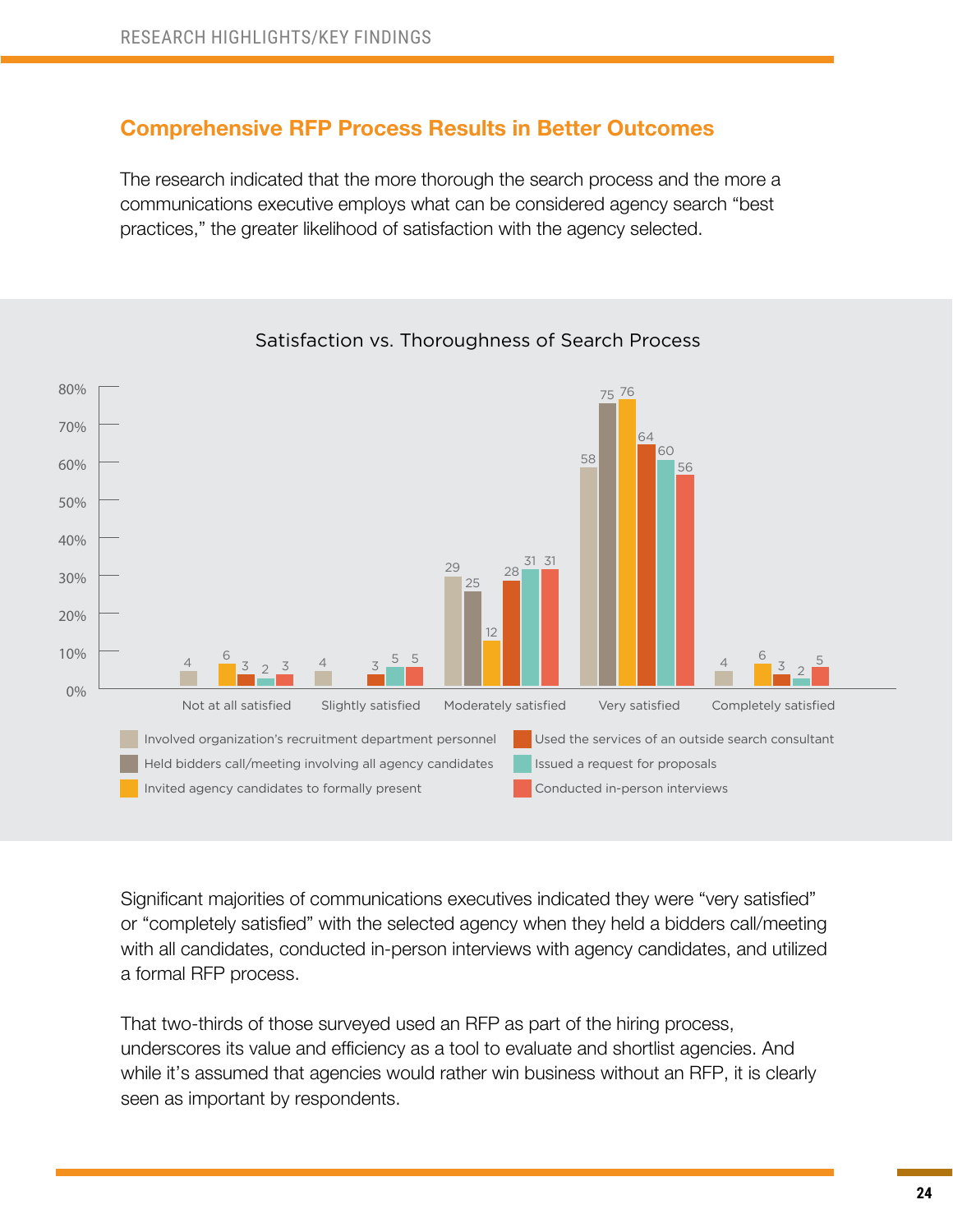In our conversations with agency leaders we consistently heard that many of the RFPs they receive are poorly structured or often don't include key information agencies need to determine whether they are a good fit for an assignment or to fully understand what's expected of them. The research bears this out. While goals and objectives and a scope of work was incorporated by 8 out of 10 respondents, only a little more than half of companies provided budget information or selection criteria.



Information Included in RFPs

In terms of agency responses to RFPs, many communications executives were most critical of perceived "boilerplate responses" as well as the feeling that agencies were "selling up" during the RFP process.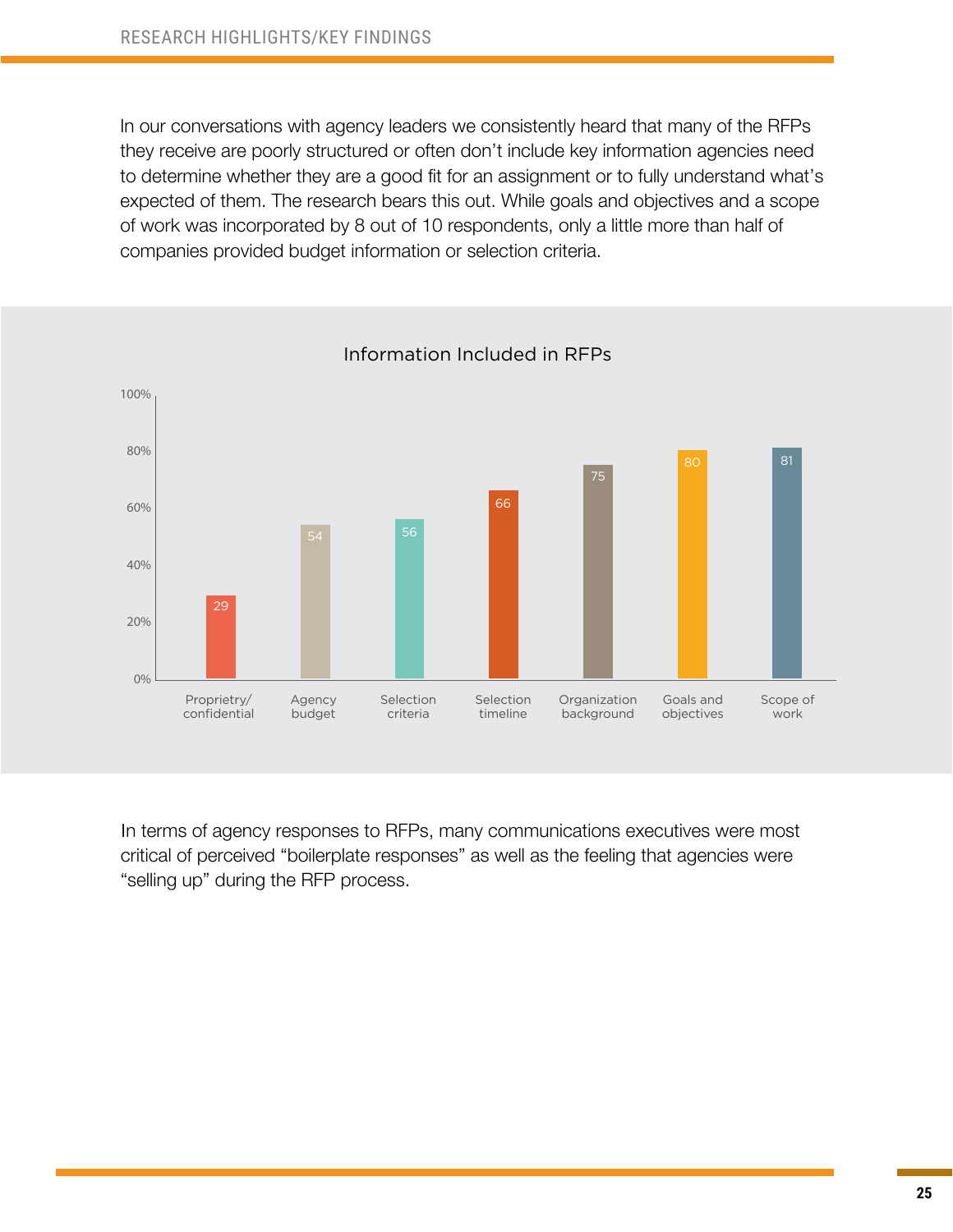

#### Agency Responses in Hiring Process

#### **Qualitative Interview Responses**



"We don't typically use an RFP. We typically have good networks with big and niche firms and directly reach out to them. We do provide them with scope and don't typically sole source, but sometimes if the contract is for more than \$1 million I'll compete but not if under that amount."

"For \$10-20 million contracts we will bring in agencies – typically the big three and then two-three smaller firms. It could be as long as six months to find and hire an agency – due to procurement - once in system they can be brought on for one-offs quicker. This also gives us the luxury of being able to spend more time on identifying and hiring agencies. This is why RFPs are so important – helps differentiate one firm from the other."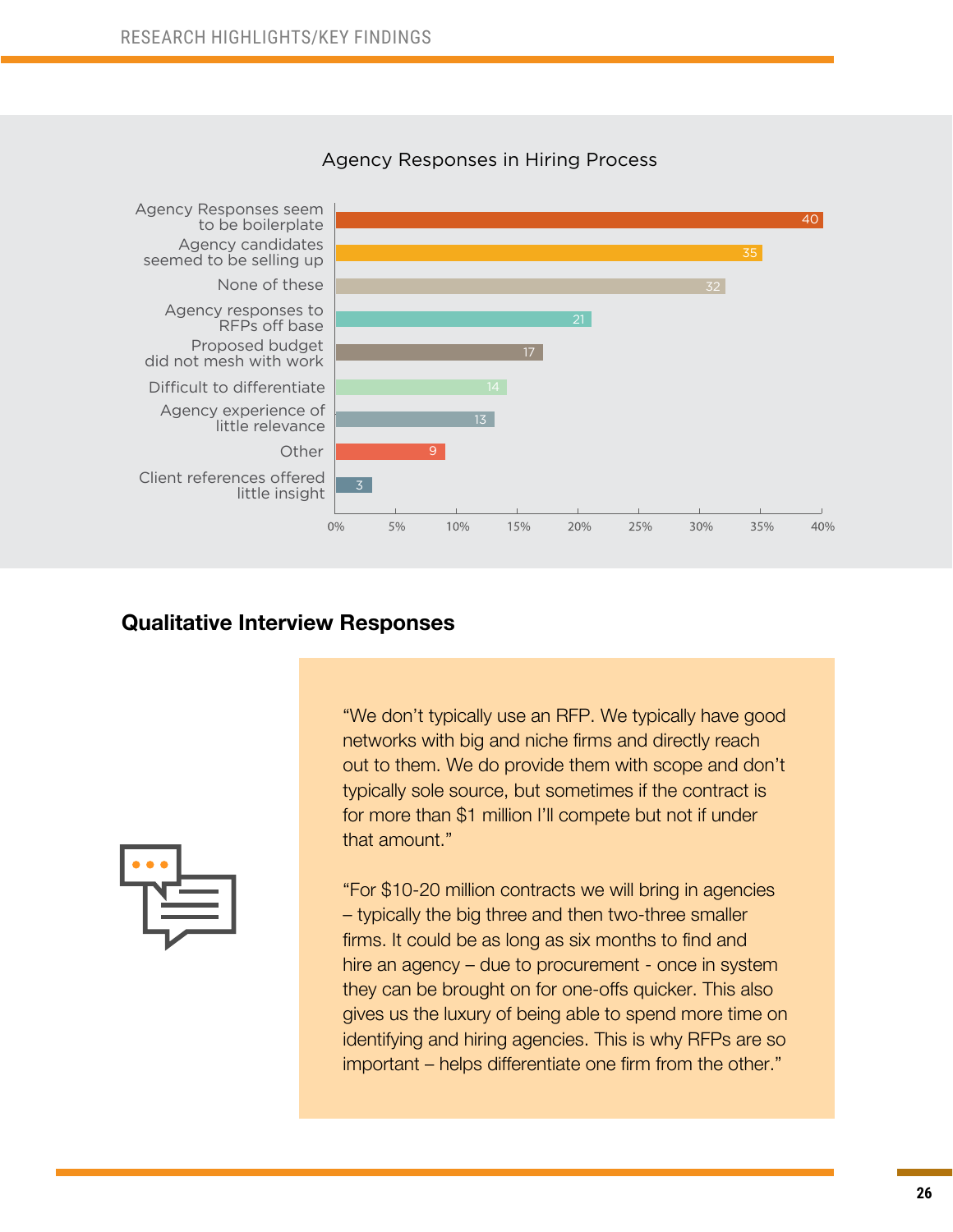"I don't typically issue an RFP and the reason we don't (but I used to) is because I'm at the stage of my life and career where if I don't know you or you're not recommended, I will just look for referrals."

"Arthur Page Society is a good source for me – we'll see each other at meetings and trade stories."

"By policy I have to engage procurement but they don't get any say. I tell them what I'm doing and I follow the processes. I will send them one-page scope of work, and they will send back an estimate."



#### **Analysis**

- While most communications executives said they use a request-for-proposal process to guide their agency hiring decisions, a significant number omit key information in the RFP, including agency budget, selection criteria and/or timeline, and sensitive or confidential information (which we believe would be critical for agency candidates proposing strategies or approaches).
- Agencies typically do not like responding to RFPs, so if an RFP prompts more questions than it answers, and/or is lacking in detail or background, the client issuing the RFP is likely to receive less-than-stellar responses. For agencies, a poorly managed or overly complex RFP process does not motivate the type of custom responses companies seek.
- A streamlined RFP process, one endorsed by the industry, with the data needed by agencies to make decisions would clearly be beneficial.
- The research highlights a number of ways a more thorough agency search and hiring process is likely to lead to greater agency satisfaction and, ultimately, to greater agency longevity.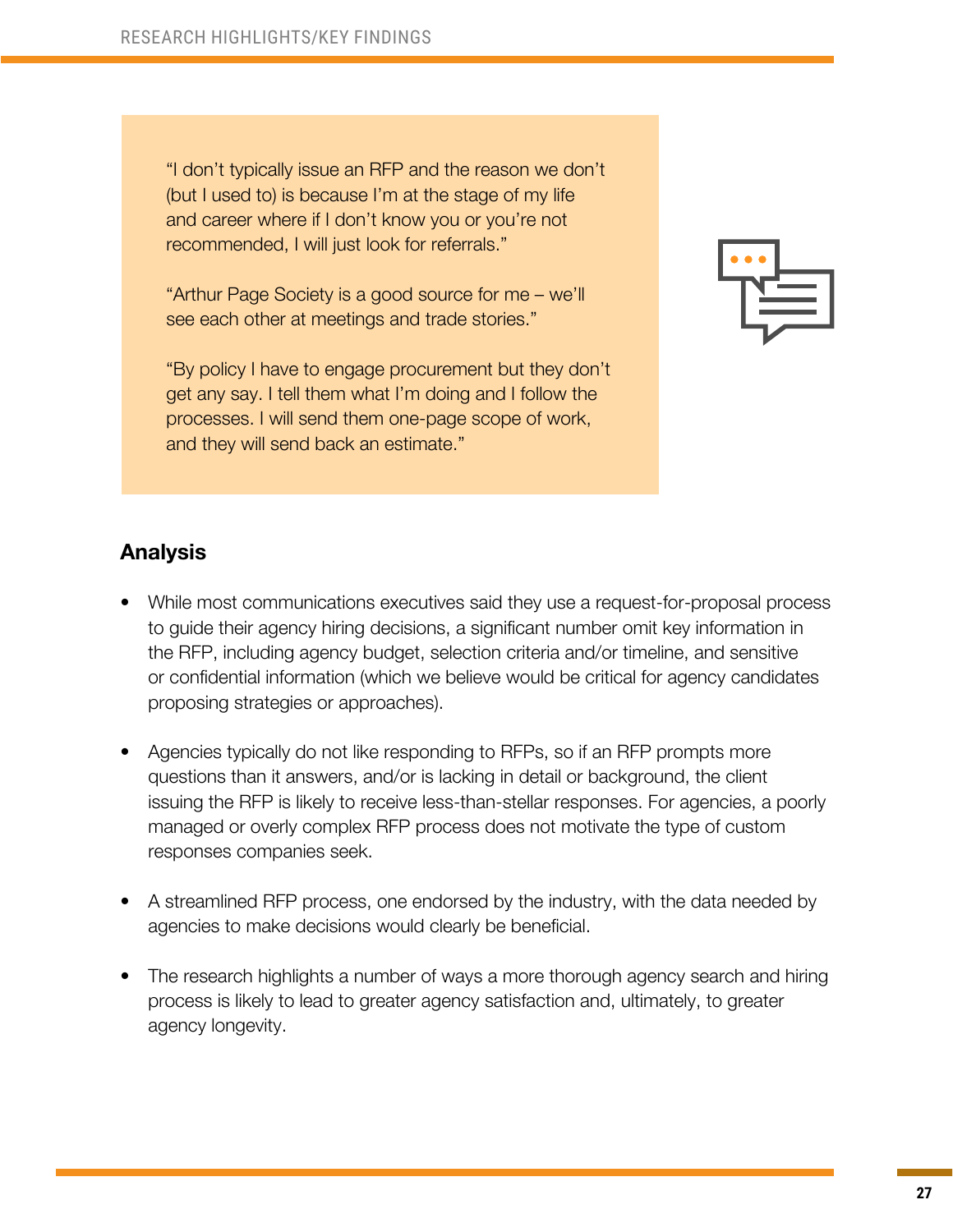# CONCLUSIONS

<span id="page-27-0"></span>In this research we set out to show the impact of the agency search and hiring process on satisfaction with public relations agency performance and public relations programs and outcomes.

From the research, a number of takeaways highlight the importance and wisdom of a thorough search process:

- Two-thirds of companies responding to the survey used an RFP process to select agencies
- When an RFP was used agencies were more likely to meet or exceed initial client expectations
- Although satisfied with their search process, many respondents noted that having more candidates and taking more time for an agency search was ideal
- Where procurement was involved in agency search, satisfaction with the selected agency was higher
- Higher satisfaction correlates with agency longevity
- The research also highlights gaps between the "ideal" search process and how searches are actually being conducted
- Communications executives surveyed overwhelmingly rely on industry knowledge, experience, and word-of-mouth to select agency candidates
- Executives typically identified only two to five candidates at the outset of an agency search
- RFPs issued by organizations do not consistently include all the information required by agencies to respond most effectively
- Respondents indicated a limited use of search consultants/tools in contrast to employee recruiting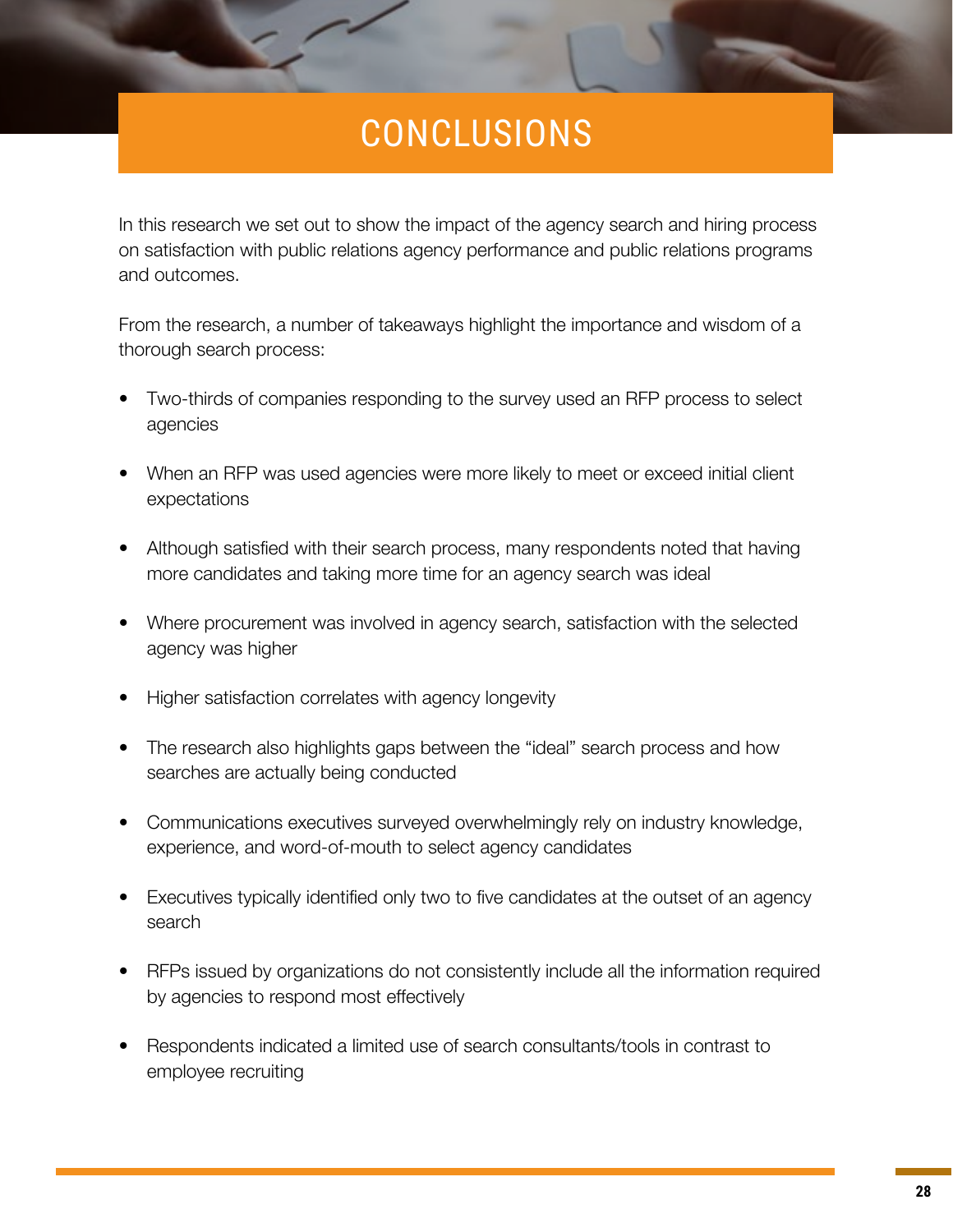The results also demonstrate why this matters:

- Despite strong overall satisfaction with agencies, around 40% of the time agencies are seen to be falling short in key areas important to clients
- Communications executives clearly wish that agencies would do a better job when responding to RFPs
- There is high agency turnover, even among the highest-paid agencies

The research data reinforces our experience, as former heads of communications, agency executives and now agency search consultants, that a thorough search process is likely to lead to better outcomes – namely, the retention of a better-suited agency which exceeds a client's expectations. At the same time, the data underline the cost of getting the process wrong or giving it short shrift.

The results of this research should encourage communications leaders to follow their instincts to dedicate more time and implement a more comprehensive search process. Where time and capacity are an issue, the tools and resources we offer help companies conduct a thorough, objective search for qualified agencies, request capability information from those agencies, issue RFPs with the information agencies need, and manage the agency evaluation, selection, engagement and onboarding process.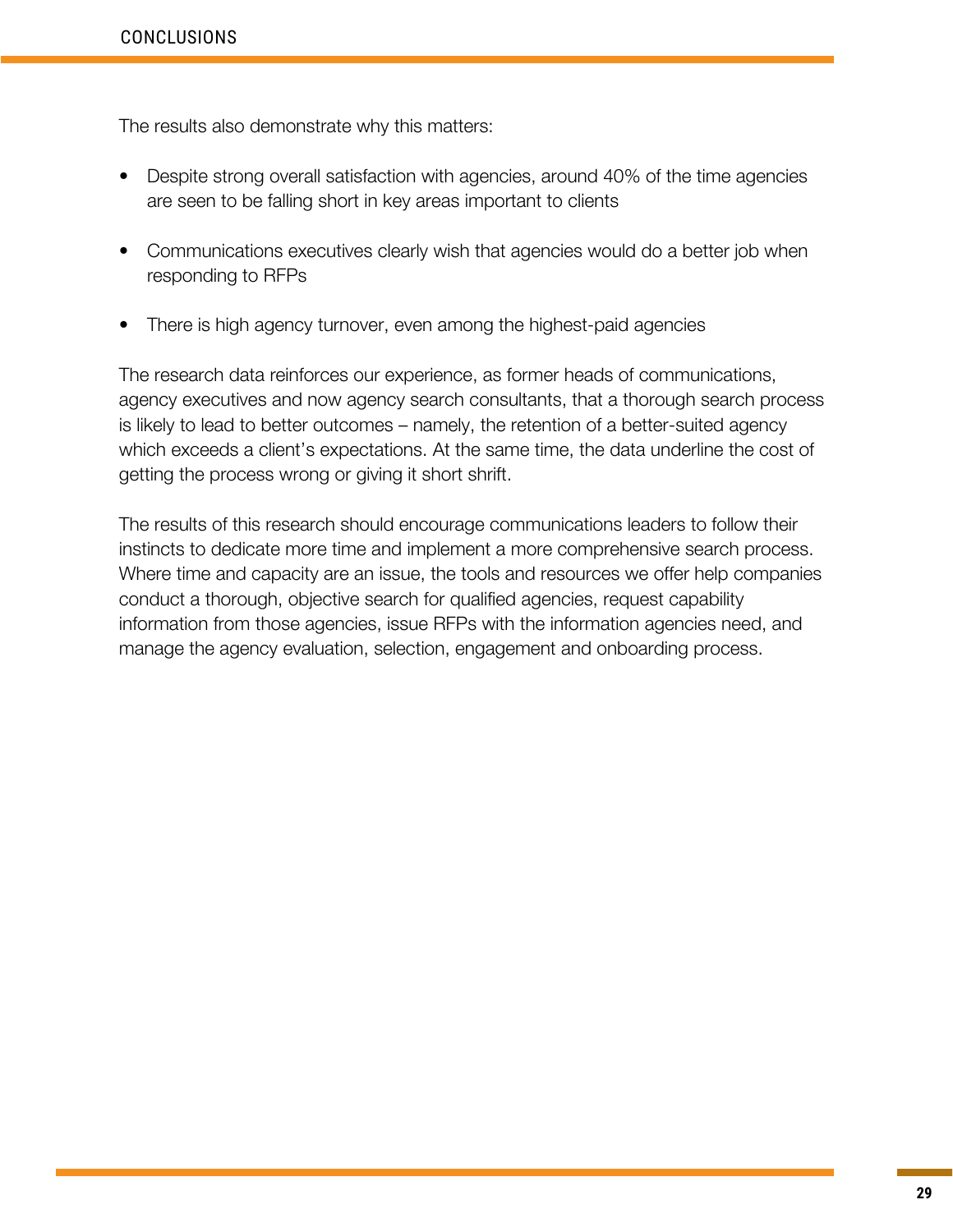### <span id="page-29-0"></span>RECOMMENDATIONS FOR COMMUNICATIONS EXECUTIVES

From 10,000 feet, the agency selection process most chief communications officers use seems to be a smooth, well-oiled method: Dial-up a few agencies, collect their credentials and some proposals, maybe a couple of presentations, and hire whichever seems best.

From ten feet, though, maybe not so much.

The research shows lower levels of satisfaction with specific components of the search process, including time allocation, the comprehensiveness of agency candidates and agencies' responses to RFPs. In fact, more than one-third of clients are not certain about their search process or that they've made the right agency decision.

Communications executives making big-budget and high-stakes decisions regarding agencies are cutting corners – and in many cases recognize that this is not ideal – during the agency search and selection process.

Our experience, this research, and our many discussions with CCOs across the country point to several factors that will assure a comprehensive, objective, and thorough search process, as well as the selection of the very best agency for your company and scope of work:

- **Start by casting a wide net** There are thousands of agencies of all sizes, specialties, and capabilities in the U.S. alone. Taking the time to research qualified agencies provides the best path to finding the firm likely to deliver the best outcomes.
- **Pre-qualify agency candidates** Prepare a short request for qualifications/ information (RFQ/RFI) and distribute it anonymously (if possible, or do so through a search firm) to the initial list of candidates to determine which agencies fit the specific needs and do not have current clients which would pose a conflict of interest. From the responses, no more than eight agencies should qualify to receive an RFP.
- **Develop a comprehensive RFP** Create a request for proposal (RFP) that comprehensively outlines why an agency is being sought, what is required of the selected agency, and the detailed selection criteria and a timeline. The contents of an RFP should provide a substantive base of knowledge to allow agency candidates to craft an intelligent response.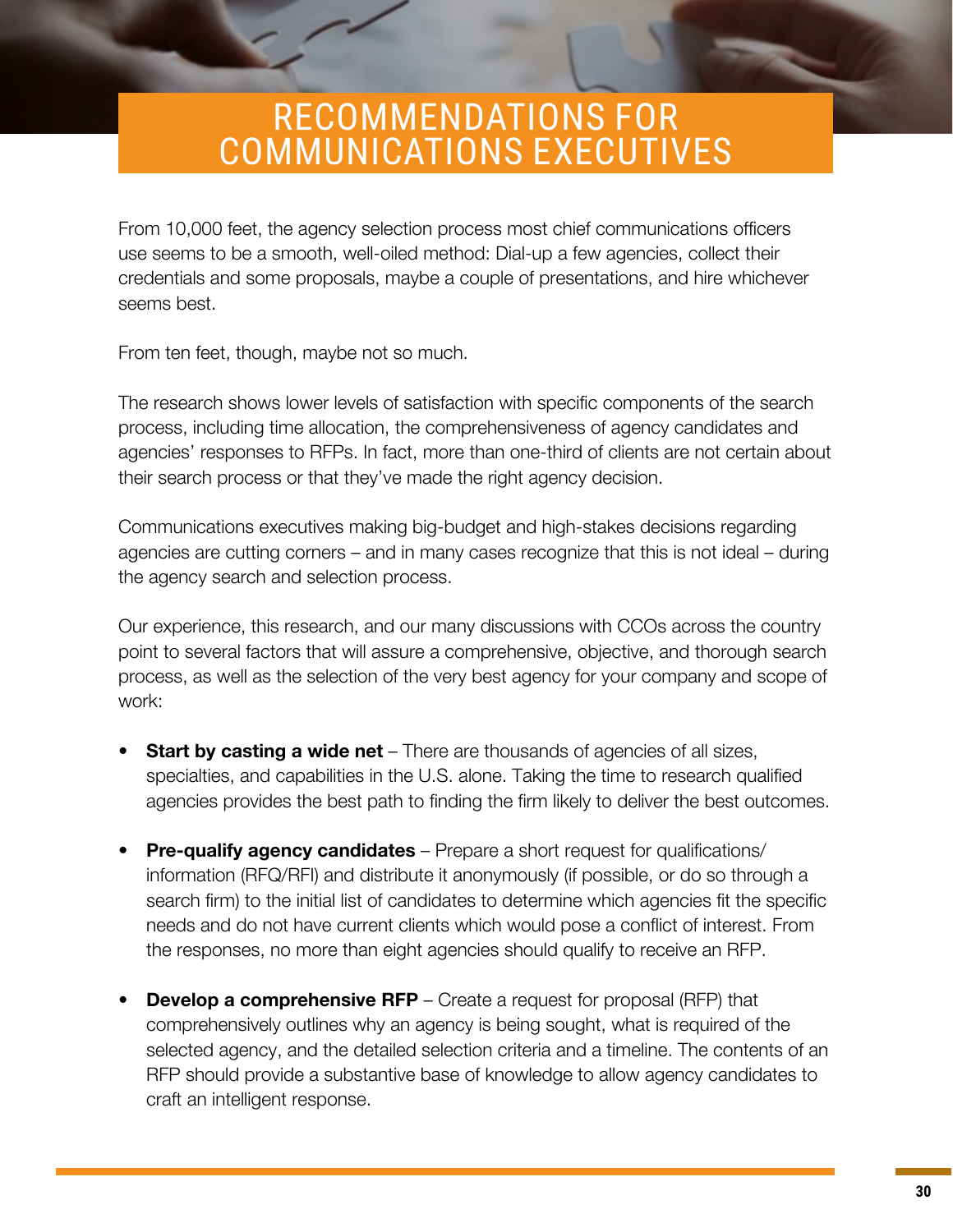- **• Use an NDA**  Rarely considered but a best practice nonetheless, RFPs should include a non-disclosure agreement (NDA) to enable the client to share proprietary details, assure candidate agencies the client will maintain confidentiality of their proprietary ideas and methods, and to confirm there are no conflicts.
- **• Prepare a scorecard** All proposals should be reviewed and judged against a pre-established set of criteria in order to compare agencies "apples to apples." A proposal scorecard, allowing evaluation team members to "grade" and comment on a candidate agency's work against each criterion, is recommended. Consensus from at least five internal team members (preferably from inside and outside the communications department) will provide a fair review of the candidates.
- **Invite the best to present** If their proposals were good enough to merit finalist status, invite the agencies to present, but do not allow them to simply summarize their proposals. Instead, finalists should be questioned in detail on the content in their proposals. And, a good way to see how finalists "think on their feet" is to pose a challenge during the presentation, give each finalist 15 minutes to craft a response, and ask them to present their solution. Similar to the proposal stage, a presentation scorecard is recommended.
- **Interview references** Only 40% of respondents told us they check agency references. Similar to the hiring of an employee, interviews with agency references should be a key element of verifying work, experience, and performance.
- **• Select the agency best-suited for your organization and brand** The best agency will become evident during the final round, particularly with this tie-breaker: "With which agency will my team have the best chemistry?"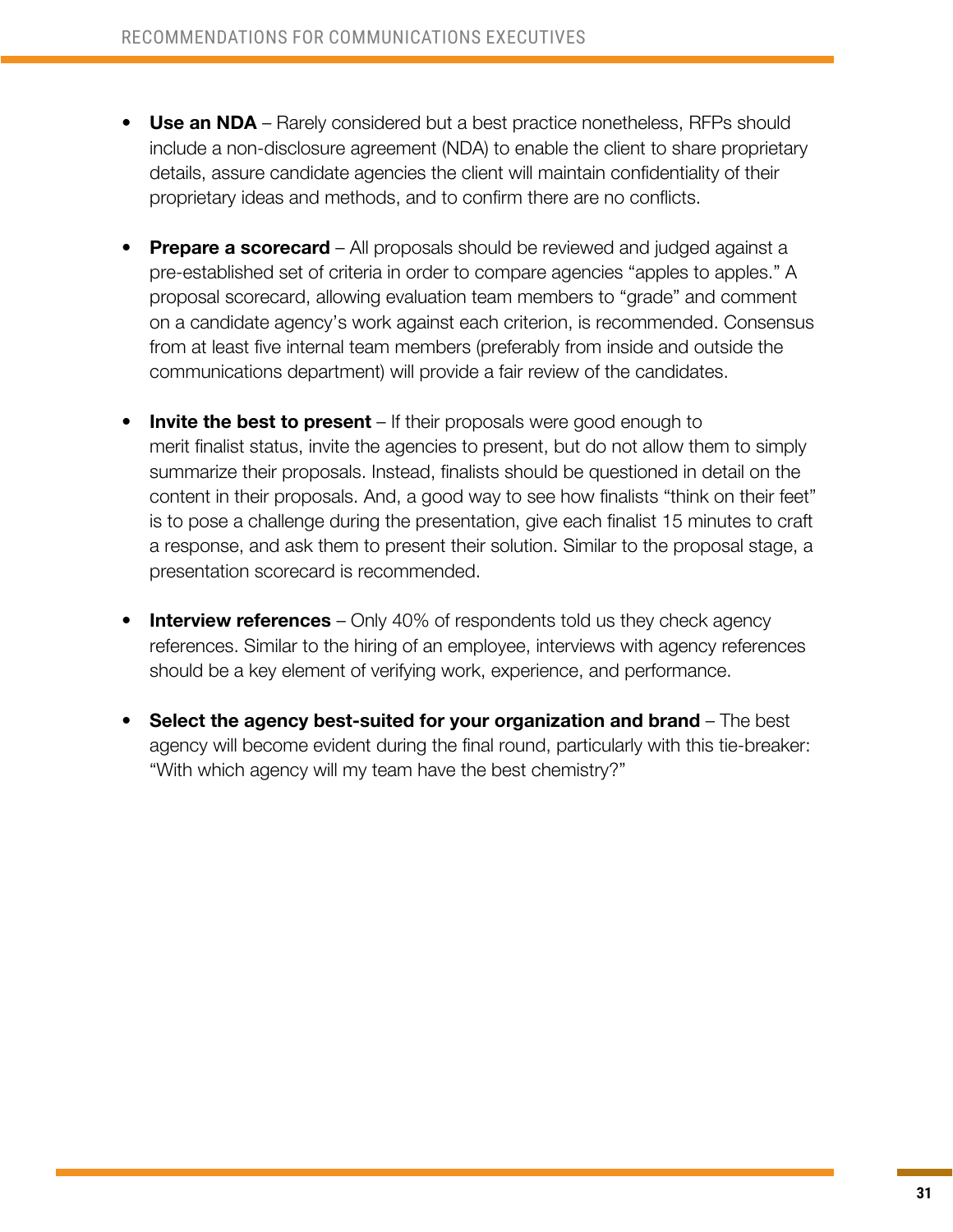# <span id="page-31-0"></span>RECOMMENDATIONS FOR AGENCIES

At a high level there's good news from this study for agencies: overall client satisfaction with agencies is high.

But a closer examination of the results points to a number of issues agencies need to think about.

Agency proactivity, account coordination, quality, staff turnover, meeting objectives, meeting budget and deadlines were all issues of concern for communications executives.

Client organizations often reported being unimpressed with agency responses to RFPs. Boilerplate responses, upselling, and off-base proposals were all raised as issues, and reasons why agencies fail to move beyond the RFP hurdle of the search process.

With a third of respondents indicating some level of concern around their search process and the agencies they had selected, and data showing clients working with agencies to align expectations after they have been hired, it's clear that client-agency relationships may not always start on the right foot.

There are clear consequences of this. We found that 70% of client-primary agency relationships were three years or less in duration. So, agency turnover is clearly an issue – and given the kind of budgets reported, agency turnover is not good for corporate communications executives or agency leaders.

How can agencies avoid missteps in the hiring process, increase the odds of being selected, and give themselves the best chance of building long-term relationships with client organizations? Here are some recommendations:

**Build brand, visibility and relationships** – With large organizations saying they choose just a handful of agencies at the beginning of a search, agencies are not going to be invited to the party unless and until they are noticed. Join trade associations representing sectors and companies with which you would like to do business. Engage with heads of communications and their peers and ensure the agency is represented in agency rankings, and on agency databases and online platforms.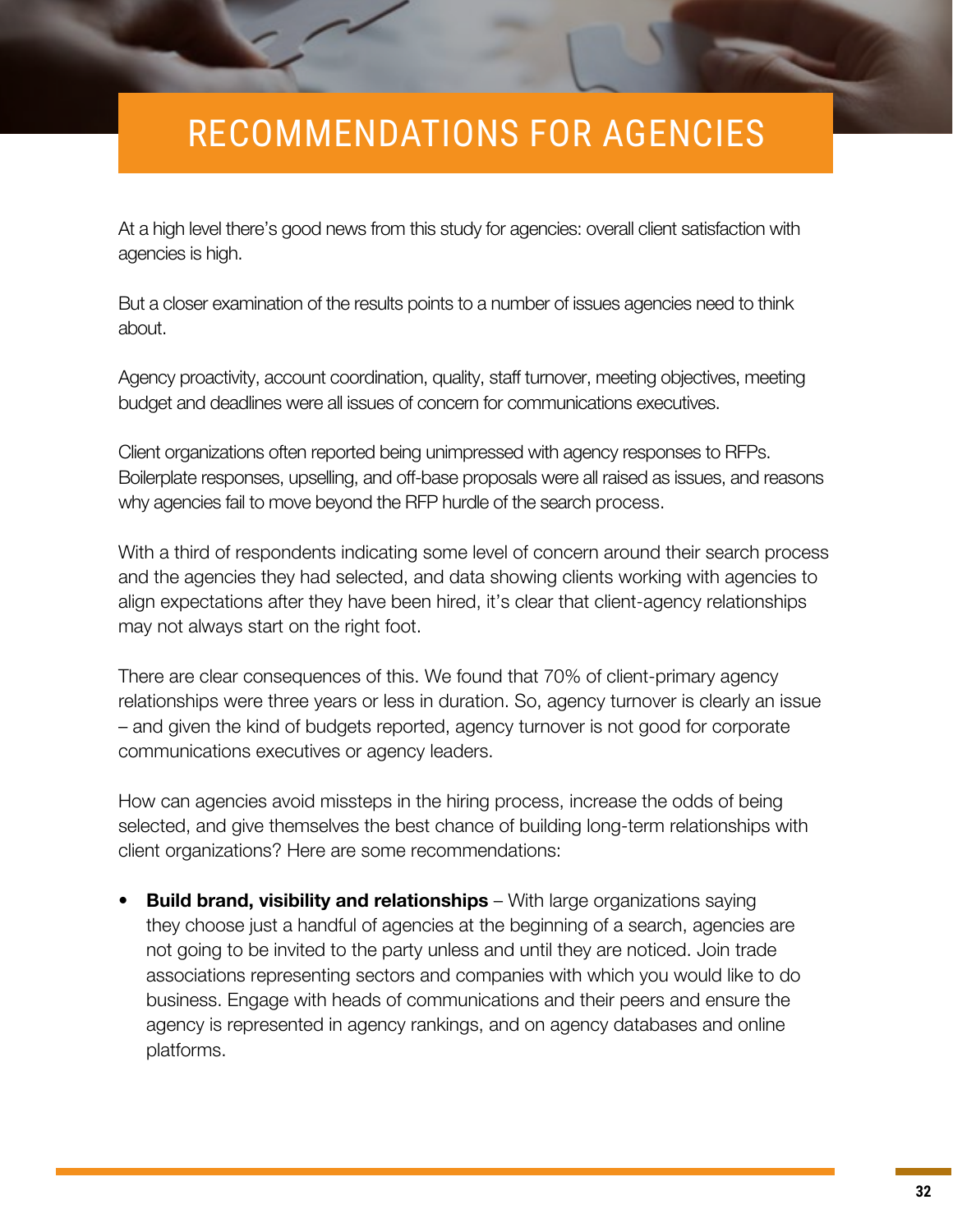- **Be selective about RFPs** It's important to evaluate and participate in agency search processes that are fair, well-managed, and for which you are qualified. If an RFP contains inadequate information, ask questions or request information required to respond. If these asks are met with a shrug of the shoulders, walk away from the "opportunity" – as this may be an early indicator of relationship and communications challenges with the client ahead.
- **Be all in** The agency shouldn't waste its time or the potential client's time with a half-hearted or boilerplate proposal. If the agency lacks the experience, people, or confidence to credibly serve a potential client, it should bow out as soon as it receives the RFP.
- **• Bring ideas** If a client is looking for ideas, the agency should share them. Holding back on ideas because the agency fears that the potential client might steal them is misplaced. In general, an agency's ideas are less important to a potential client than that client's confidence in the agency's ability to execute those ideas.
- **• Don't upsell when pitching business** An agency that offers "optional" ideas or services, beyond its core recommended program and for additional fees, is typically the agency that is not going to raise eyebrows but produce a frown – whether the extras are offered in the proposal or the presentation. Agencies are better served by demonstrating how they would provide more value or insight with something that was asked for in an RFP, rather than present it as an additional service and cost.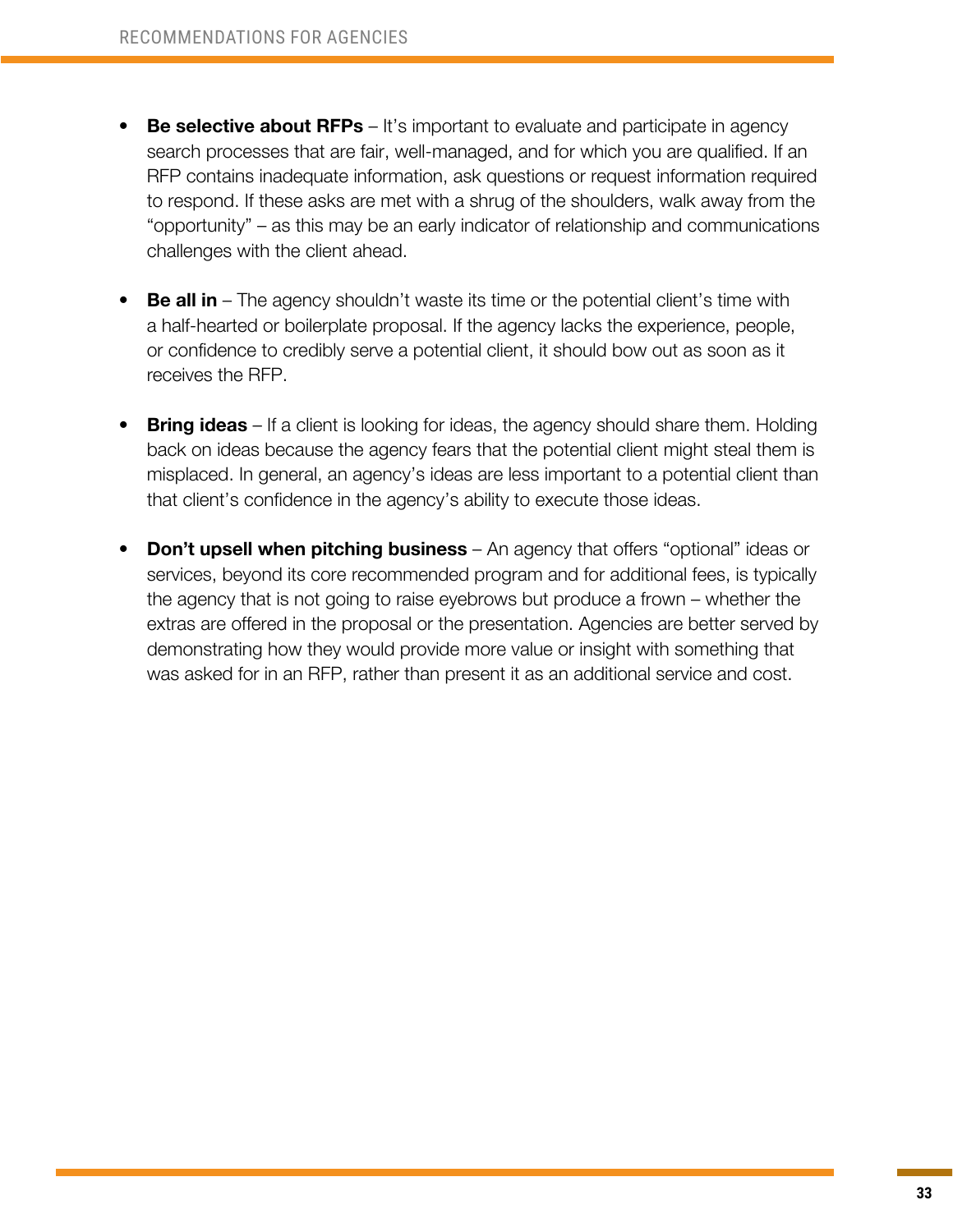### ABOUT

#### **COMMUNICATIONSMATCH™**

<span id="page-33-0"></span>[CommunicationsMatch](https://www.communicationsmatch.com/) is an industry-leading communications agency search services platform. Its agency search, hiring tools and resources help companies save time, achieve better search outcomes and build stronger brands. With 5,000 agency and individual profiles, companies search for PR and communications partners by location, size, clients, keywords, ownership, designations, diversity and more. CommunicationsMatch also offers agency search consulting, communications research tools, as well as programmer & developer search. Find out more at: www.communicationsmatch.com.



[RFP Associates, LLC.](https://www.rfpassociates.net/) is a communications agency search firm that has developed a specialized agency search and selection methodology which improves the process of identifying, evaluating and hiring agencies. For more than a decade, the company has worked with corporations and associations to engage agencies for agency-of-record assignments and confidential projects.



[Researchscape International](http://www.researchscape.com/) is a leading communications industry-focused research company that conducts PR and communications surveys and research for corporates and agencies. The company offers a range of cutting-edge flat rate and custom survey options. Its survey technology platform, which incorporates AI natural language processing, enables clients to within 24 hours of fielding research generate a results presentation and reports with key findings and correlations.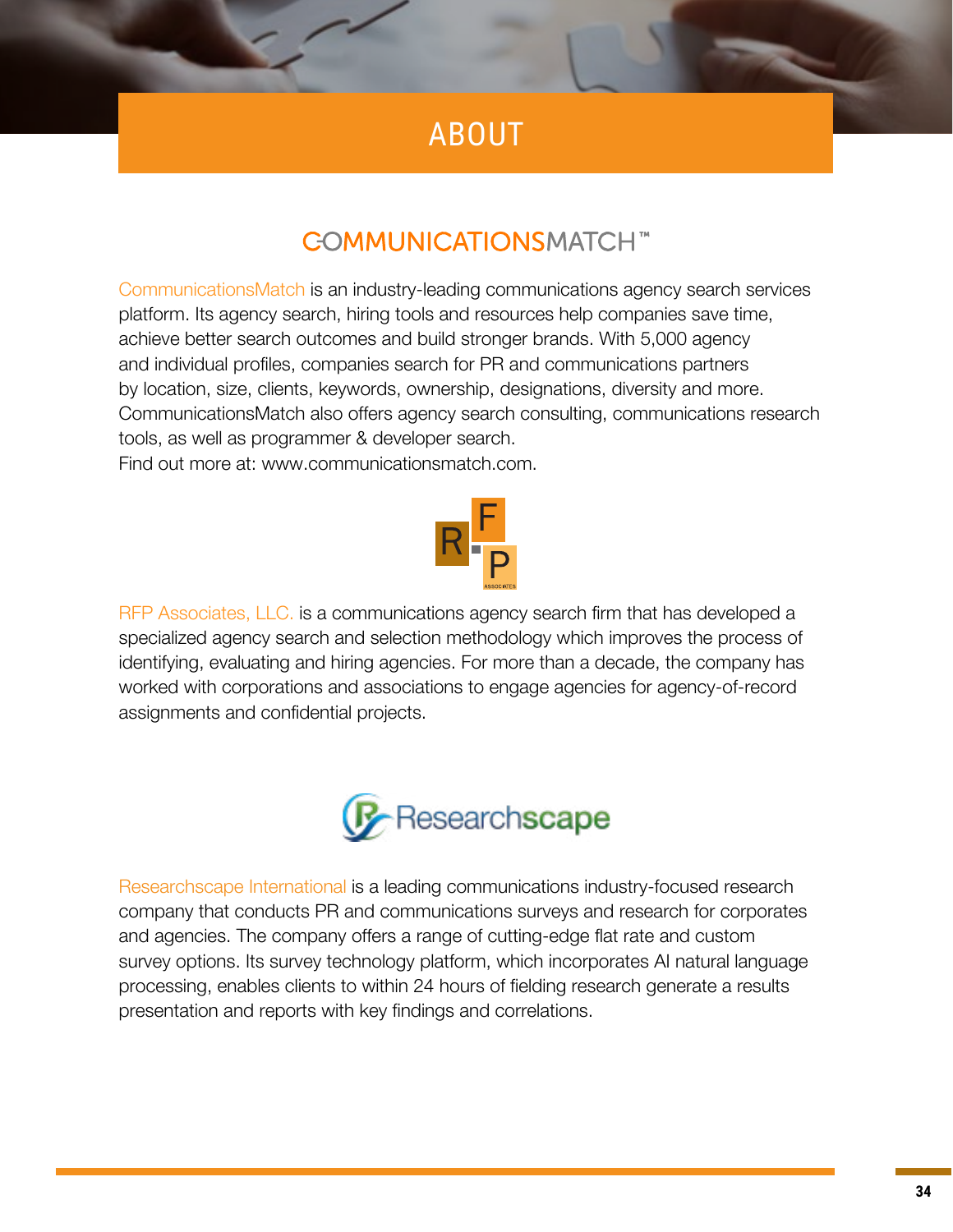### APPENDIX

#### <span id="page-34-0"></span>RESPONDENT PROFILE

- 30% were SVP or C-Level
- 48% of respondents worked in publicly traded companies 30% at trade associations/non-profits
- 67% worked at a public relations agency
- 36% of respondents had 30 or more years of experience 38% had 20-29 years
- 43% of respondents worked in a "Corporate Communications" department 24% are under "Marketing and Communications"
- 43% worked with Procurement departments when selecting agencies 31% work with Marketing

#### SURVEY QUESTIONS

Respondents were asked to address 33 survey questions, as follows:

About your organization, department and current public relations/communications agency relationship(s)

1. What is the name of your department/unit?

2. Is your department/unit solely responsible for identifying and hiring outside public relations/ communications agencies?

3. What other department(s), if any, do you work with on agency search and hiring?

4. Please indicate the number of public relations/communications agencies your organization has worked with during the past 12 months, including those with which you are currently working – whether for shorter term projects or longer term, ongoing programs.

5. Thinking of the public relations/communications agency with the most significant relationship with your organization, which of the following represent the principal services it provides your organization? 6. Regarding the public relations/communications agency with the most significant relationship with your organization, please indicate the approximate agency professional fee budget on an annualized basis.

7. Approximately what percentage of your organization's overall annual public relations/

communications agency budget does the budget reported above constitute?

8. Regarding the public relations/communications agency with which you have the most significant relationship, how long has it been providing services to you and your organization?

9. Where does this agency work for you?

10. How would you characterize this agency?

About your organization/department's agency search process

11. What were the primary sources which you used to identify PR/communications agency candidates in the hiring process?

12. How many public relations/communications agency candidates did your initial search process yield?

About your organization/department's agency evaluation and selection process

13. Which of the following measures/procedures did you employ to evaluate the qualifications of the agency public relations/communications agency candidates, shortlist those candidates down to finalists, and ultimately select and hire one agency?